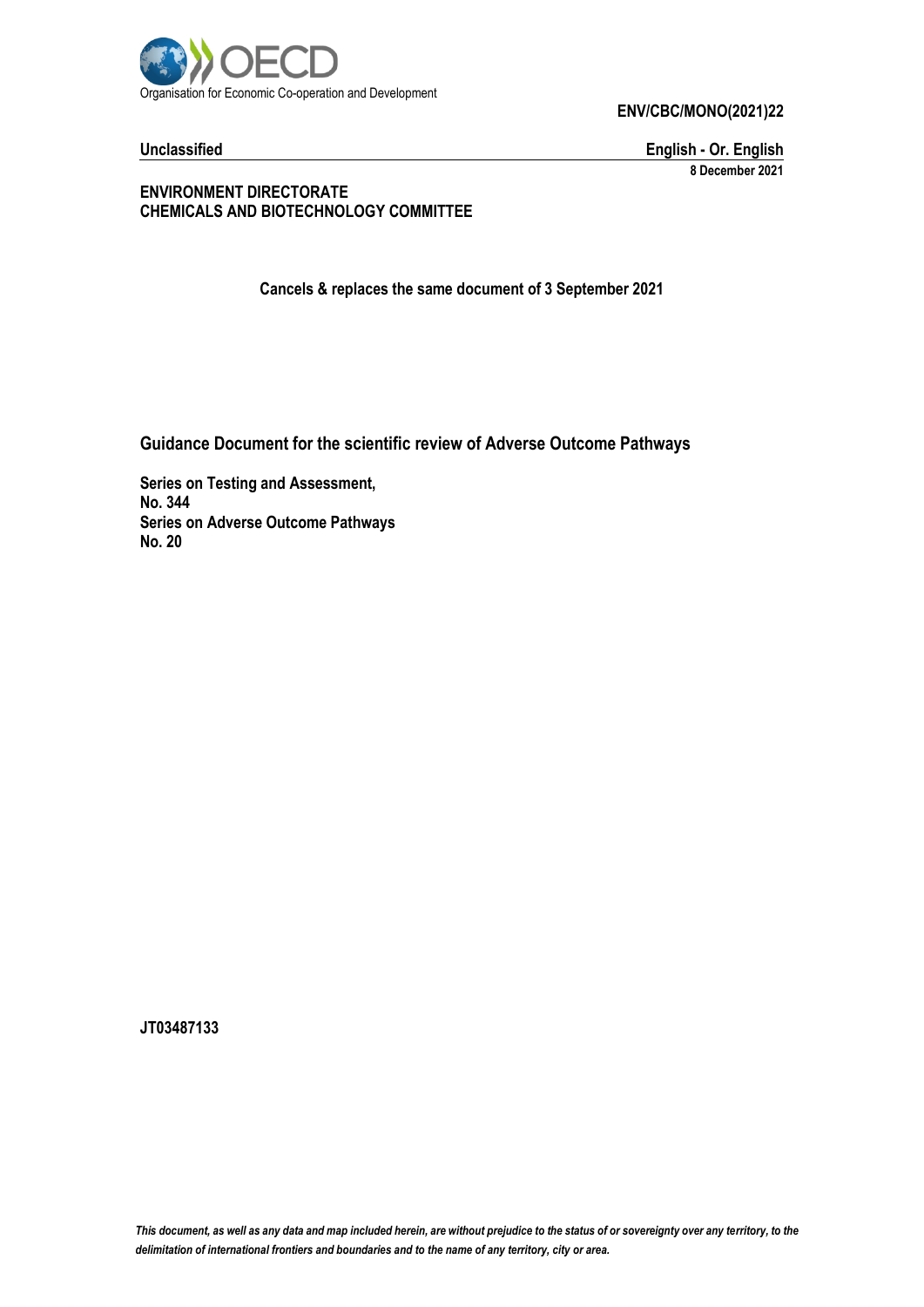#### **SERIES ON TESTING AND ASSESSMENT NO. 344**

**Guidance Document for the scientific review of Adverse Outcome Pathways**



A cooperative agreement among FAO, ILO, UNDP, UNEP, UNIDO, UNITAR, WHO, World Bank and OECD

Environment Directorate ORGANISATION FOR ECONOMIC COOPERATION AND DEVELOPMENT Paris 2021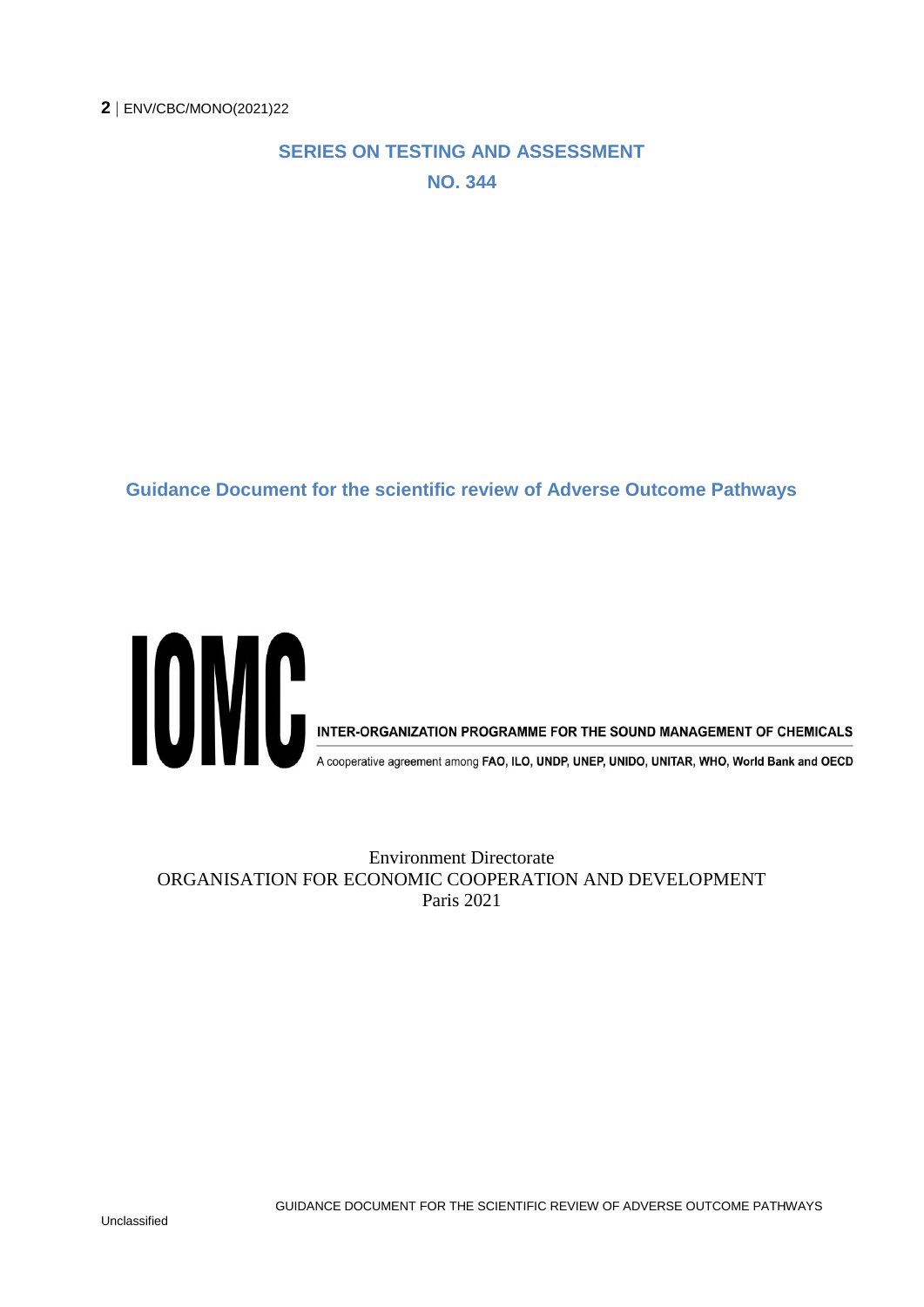#### **About the OECD**

The Organisation for Economic Co-operation and Development (OECD) is an intergovernmental organisation in which representatives of 36 industrialised countries in North and South America, Europe and the Asia and Pacific region, as well as the European Commission, meet to coordinate and harmonise policies, discuss issues of mutual concern, and work together to respond to international problems. Most of the OECD's work is carried out by more than 200 specialised committees and working groups composed of member country delegates. Observers from several countries with special status at the OECD, and from interested international organisations, attend many of the OECD's workshops and other meetings. Committees and working groups are served by the OECD Secretariat, located in Paris, France, which is organised into directorates and divisions.

The Environment, Health and Safety Division publishes free-of-charge documents in eleven different series: **Testing and Assessment**; **Good Laboratory Practice and Compliance Monitoring**; **Pesticides**; **Biocides**; **Risk Management**; **Harmonisation of Regulatory Oversight in Biotechnology**; **Safety of Novel Foods and Feeds; Chemical Accidents; Pollutant Release and Transfer Registers; Emission Scenario Documents;** and **Safety of Manufactured Nanomaterials.** More information about the Environment, Health and Safety Programme and EHS publications is available on the OECD's World Wide Web site (www.oecd.org/chemicalsafety/).

*This publication was developed in the IOMC context. The contents do not necessarily reflect the views or stated policies of individual IOMC Participating Organizations.*

The Inter-Organisation Programme for the Sound Management of Chemicals (IOMC) was established in 1995 following recommendations made by the 1992 UN Conference on Environment and Development to strengthen co-operation and increase international co-ordination in the field of chemical safety. The Participating Organisations are FAO, ILO, UNDP, UNEP, UNIDO, UNITAR, WHO, World Bank and OECD. The purpose of the IOMC is to promote co-ordination of the policies and activities pursued by the Participating Organisations, jointly or separately, to achieve the sound management of chemicals in relation to human health and the environment.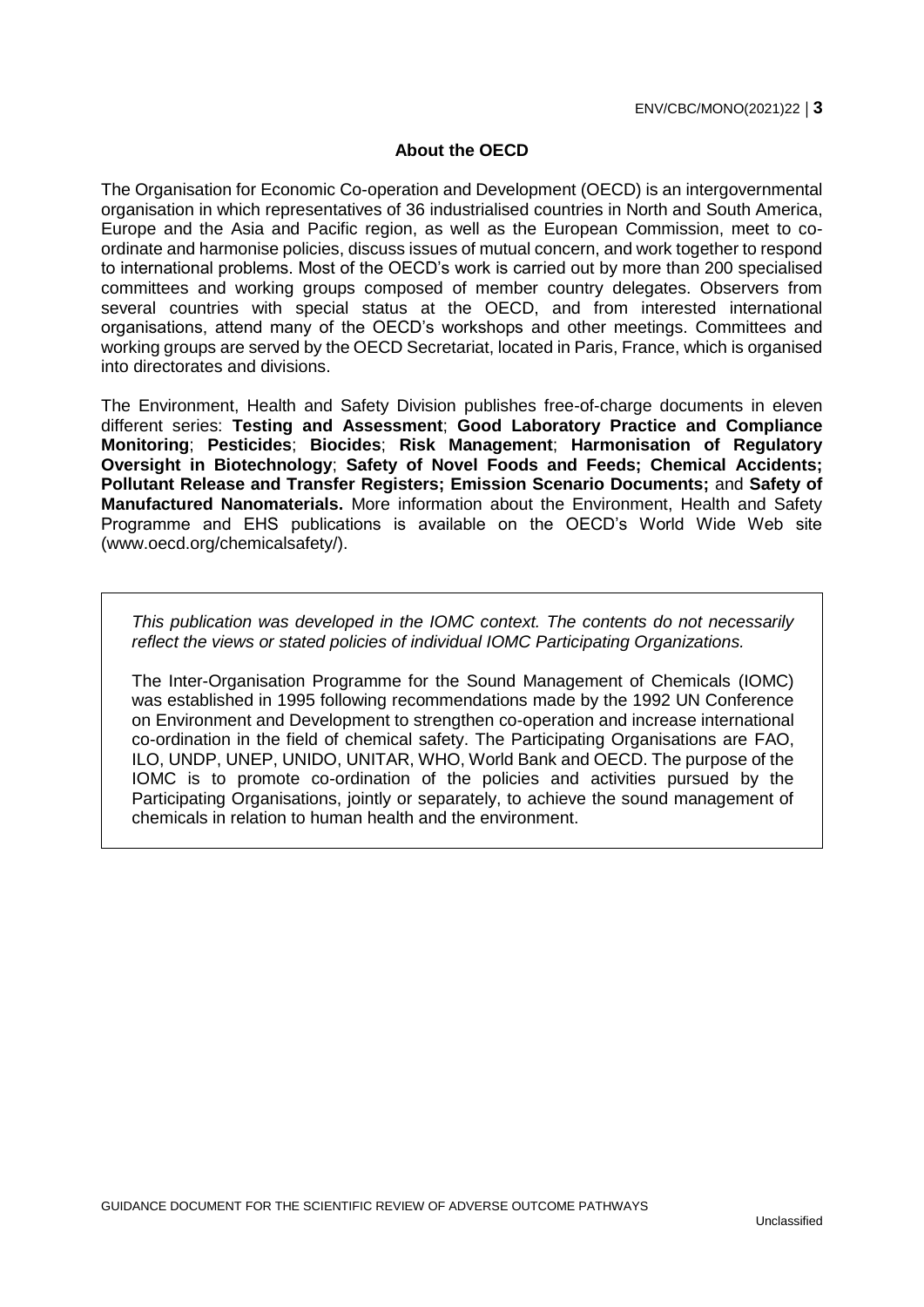**This publication is available electronically, at no charge.**

**Also published in the Testing and Assessment [link](http://www.oecd.org/chemicalsafety/testing/series-testing-assessment-publications-number.htm)**

**For this and many other Environment, Health and Safety publications, consult the OECD's World Wide Web site (www.oecd.org/chemicalsafety/)**

**or contact:**

**OECD Environment Directorate, Environment, Health and Safety Division 2 rue André-Pascal 75775 Paris Cedex 16 France**

**Fax: (33-1) 44 30 61 80**

**E-mail: ehscont@oecd.org** 

#### **© OECD 2021**

Applications for permission to reproduce or translate all or part of this material should be made to: Head of Publications Service, RIGHTS@oecd.org, OECD, 2 rue André-Pascal, 75775 Paris Cedex 16, France

OECD Environment, Health and Safety Publications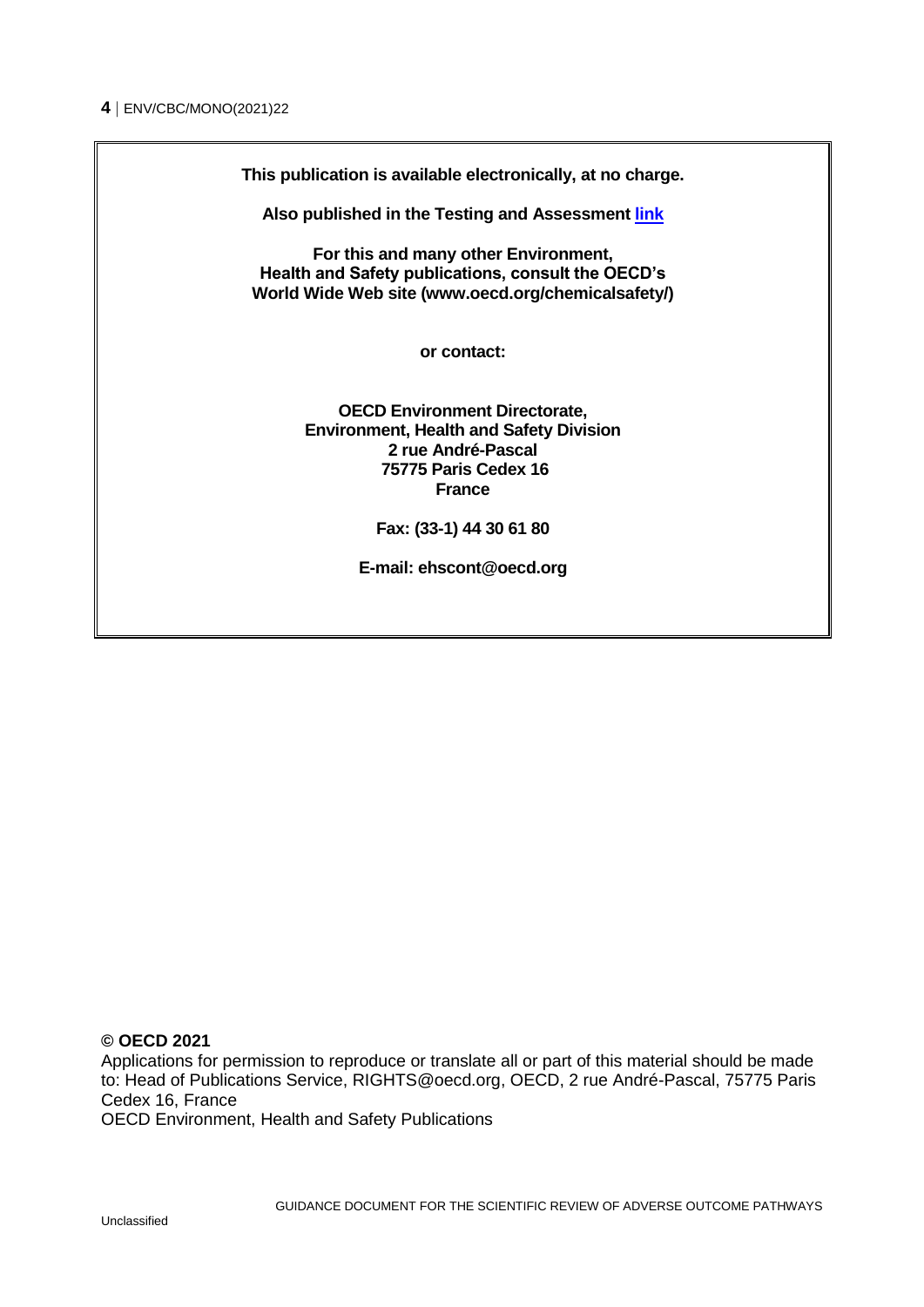# **Table of contents**

| Foreword                                                                                                                                                                                                                                                                                                                                                 | 6                                      |
|----------------------------------------------------------------------------------------------------------------------------------------------------------------------------------------------------------------------------------------------------------------------------------------------------------------------------------------------------------|----------------------------------------|
| <b>Abbreviations</b>                                                                                                                                                                                                                                                                                                                                     | $\overline{7}$                         |
| 1. Background: The OECD AOP Development Programme<br>1.1. Objectives of the AOP Development Programme<br>1.2. Development of AOPs under the OECD AOP Development Programme                                                                                                                                                                               | 8<br>8<br>8                            |
| 2. Pre-requisite for the AOP scientific review                                                                                                                                                                                                                                                                                                           | 11                                     |
| 3. The AOP Scientific review<br>3.1. The management of the review: Review organiser and review manager<br>3.2. Conflict of interest<br>3.3. Call for reviewers and recruitment of candidate reviewers<br>3.4. Selection of reviewers from the pool of candidate reviewers<br>3.5. The review process<br>3.6. Public information related to the reviewers | 12<br>13<br>14<br>14<br>15<br>16<br>17 |
| 4. Subsequent AOP endorsement by OECD                                                                                                                                                                                                                                                                                                                    | 17                                     |
| <b>References</b>                                                                                                                                                                                                                                                                                                                                        | 19                                     |
| Annex 1: Example of a template for the development of an AOP scientific review<br>report                                                                                                                                                                                                                                                                 | 20                                     |
| <b>Annex 2: Declaration of interest</b>                                                                                                                                                                                                                                                                                                                  | 21                                     |
| <b>FIGURES</b>                                                                                                                                                                                                                                                                                                                                           |                                        |
| Figure 1. The three phases of the AOP development process                                                                                                                                                                                                                                                                                                | 9                                      |

| Figure 1. The three phases of the AOF development process     |  |
|---------------------------------------------------------------|--|
| Figure 2. Detailed description of the AOP development process |  |
| Figure 3. Illustration of the AOP scientific review process   |  |

GUIDANCE DOCUMENT FOR THE SCIENTIFIC REVIEW OF ADVERSE OUTCOME PATHWAYS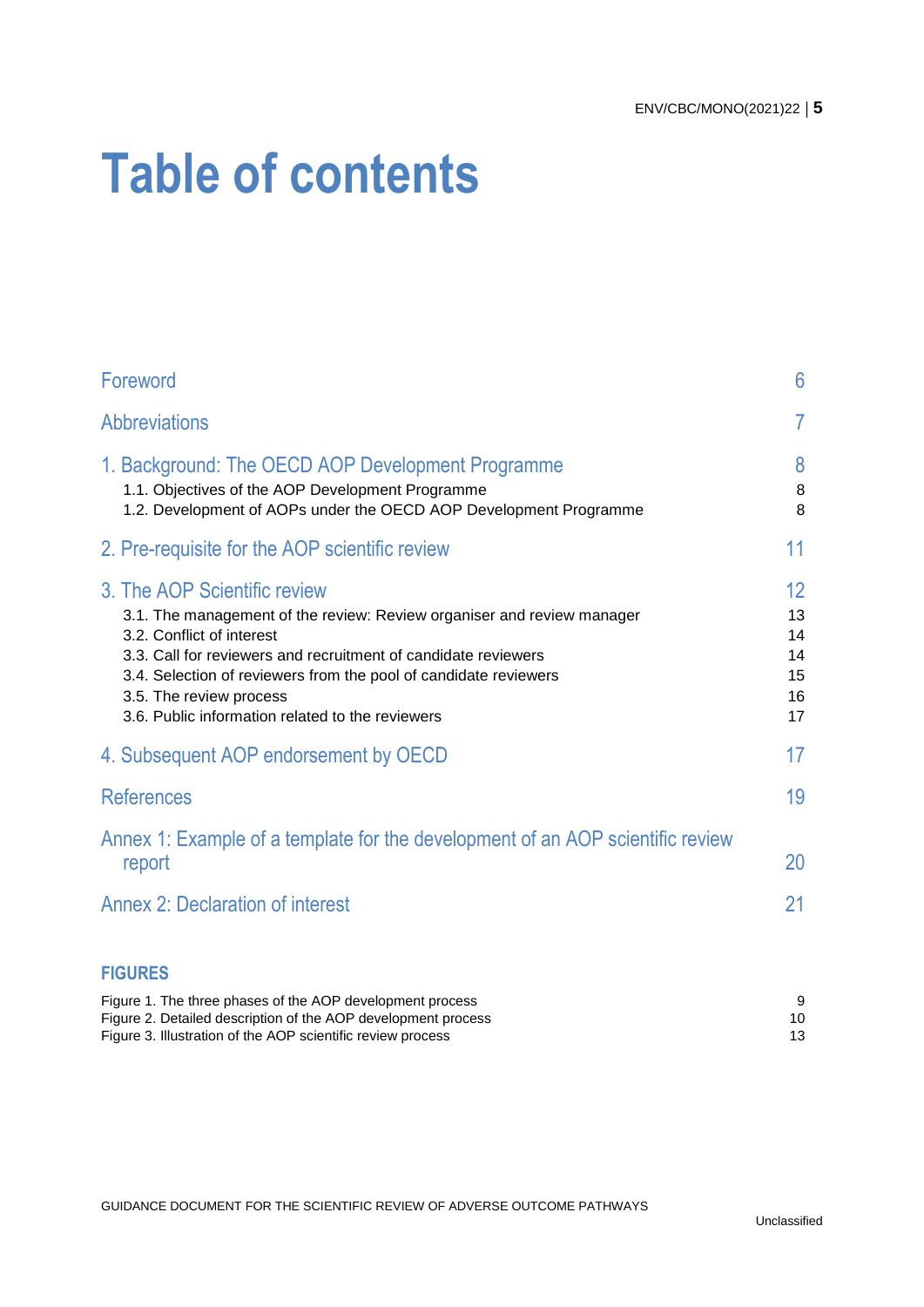# <span id="page-5-0"></span>**Foreword**

The Adverse Outcome Pathway (AOP) framework has been developed to facilitate the collection of mechanistic information derived from toxicological science in a structured manner, to assist in establishing causal relationships between molecular and cellular events that lead from stressor perturbation of the biology to adverse effects, and to identify critical data gaps in the understanding of those pathways.

AOPs are intended to help regulatory agencies and risk assessors utilise a broader range of mechanistic data concerning the effects of stressors on various test systems (e.g. *in silico, in vitro, in vivo*) for decisionmaking. The widespread acceptance of AOPs as a source of information to guide interpretation, generation and application of data from alternative methods depends on the confidence in the quality of the AOP and therefore, on the review process used to evaluate whether the scientific evidence underpinning the AOP is reliable, credible, and balanced and thus that the science used to inform policy is trustworthy.

In order to maintain the development of high quality AOPs, it is important to standardise the way in which AOPs are developed and reviewed while retaining an appropriate degree of flexibility to ensure efficiency. The existing Users' Handbook supplement to the Guidance Document for developing and assessing Adverse Outcome Pathways (OECD, 2018) focuses on practical aspects of AOP development and assessment. The objective of the present document is to provide guidance on the quality standards required for the scientific review of an AOP on the AOP-Wiki. It defines the core principles associated with AOP scientific review in order to enable consistent scientific reviews to be conducted, regardless of who is doing the review, and thus will facilitate OECD endorsement.

This Guidance Document has been developed by the Extended Advisory Group for Molecular Screening and Toxicogenomics (EAGMST) based on the experience gained with the AOP scientific review over the past years. It was circulated to the Working Party of the National Coordinators of the Test Guidelines Programme (WNT) and the Working Party on Hazard Assessment (WPHA) for a commenting round in July 2020. Comments were discussed and addressed by the EAGMST and the document was approved by the WNT and the WPHA by written procedure in June 2021. It is published under the responsibility of the Chemicals and Biotechnology Committee.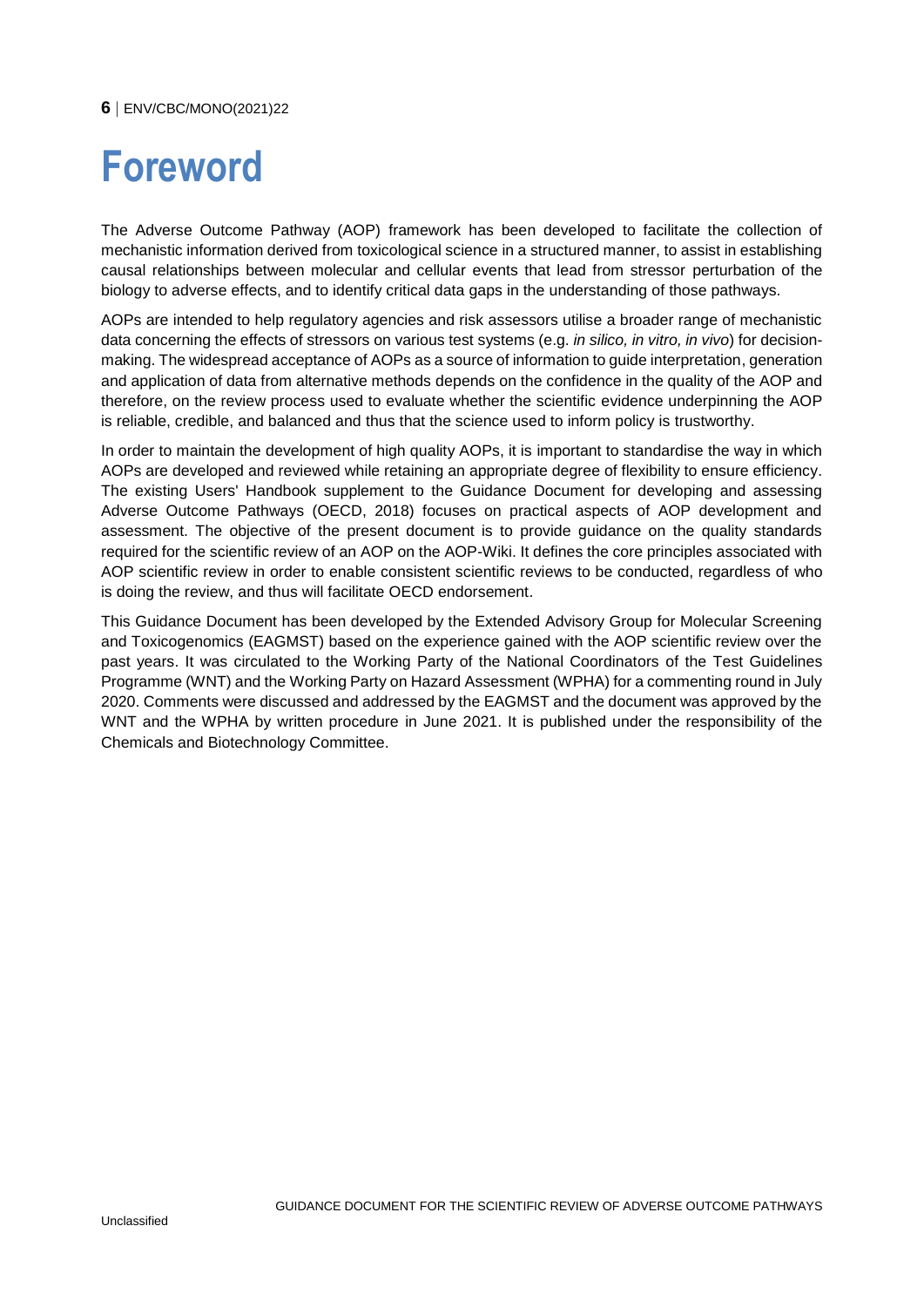# <span id="page-6-0"></span>**Abbreviations**

AOP: Adverse Outcome Pathway AOP-KB: AOP Knowledge-Base [\(https://aopkb.oecd.org/\)](https://aopkb.oecd.org/) AOP-Wiki: Collaborative Adverse Outcome Pathway Wiki [\(https://aopwiki.org/\)](https://aopwiki.org/) CBC: Chemicals and Biotechnology Committee CRPPH: Committee of Radiological Protection and Public Health EAGMST: Extended Advisory Group for Molecular Screening and Toxicogenomics FAQs: Frequently Asked Questions IATA: Integrated Approaches to Testing and Assessment ITS: Integrated Testing Strategy KE: Key Event KER: Key Event Relationship OECD: Organisation for Economic Co-operation and Development SAAOP: Society for the Advancement of AOPs WoE: Weight of Evidence WNT: Working Group of the National Coordinators of the Test Guidelines Programme WPHA: Working Party on Hazard Assessment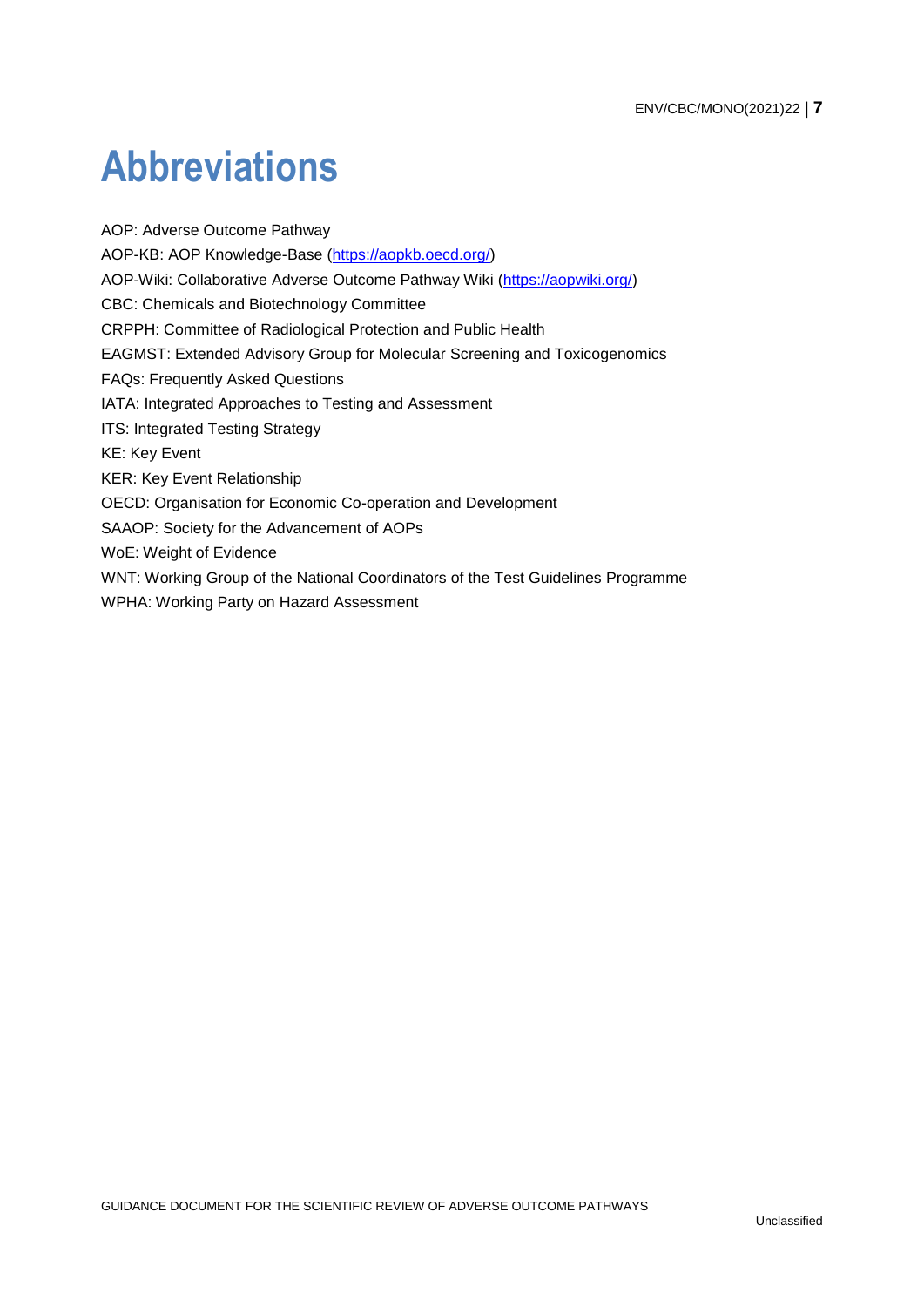# <span id="page-7-0"></span>**1. Background: The OECD AOP Development Programme**

#### <span id="page-7-1"></span>**1.1. Objectives of the AOP Development Programme**

1. The objectives of the chemical safety programme of the Organisation for Economic Co-operation and Development (OECD) are to assist countries in developing and implementing policies and instruments that make their systems for managing chemicals as efficient and robust as possible, while protecting human health and the environment.

2. In this context, the OECD launched in 2012 a new programme on the development of Adverse Outcome Pathways (AOP). The AOP concept is expected to guide decision-makers, such as risk assessors in their work to use existing and emerging information on the effects of chemicals on various test systems (e.g. *in silico, in vitro, in vivo*), and to target the generation of additional information for regulatory decision-making.

3. A variety of potential uses has been described for AOPs. AOPs can, for example, inform the work of the OECD Test Guideline Programme by describing the rationale for the use of particular methods and also by identifying potentially more predictive methods for development. AOPs can be used as a basis for developing an Integrated Approaches to Testing and Assessment (IATA) or an Integrated Testing Strategy (ITS) (OECD, 2016a). The Defined Approaches for skin sensitisation are also based on the corresponding AOP (OECD, 2012, 2016b). They can also be used for further development and application of alternative approaches, such as read-across, as well as in a number of other regulatory contexts, such as priority setting for further testing, hazard identification (e.g. EFSA-ECHA, 2018), classification and labelling, and risk assessment (OECD, 2017).

4. Any chemical or non-chemical stressors that perturb biological pathways and/or functions are part of the AOP framework. Although the scientific review principles apply to all stressors, endorsement processes may differ (e.g. AOPs should be chemical-relevant for OECD Environment Health and Safety endorsement - see paragraph 11 and section 4).

#### <span id="page-7-2"></span>**1.2. Development of AOPs under the OECD AOP Development Programme**

5. The development of an AOP under the OECD AOP Programme consists of three main phases (*Figure 1*). The first phase is the assembly of the knowledge in the AOP-Wiki (Collaborative Adverse Outcome Pathway Wiki, [https://aopwiki.org/;](https://aopwiki.org/) a module of the AOP Knowledge-Base AOP-KB; [https://aopkb.oecd.org/\)](https://aopkb.oecd.org/). The second phase is the review of the AOP, the subject of this Guidance Document. The third phase is the endorsement of the AOP by the responsible OECD Committees.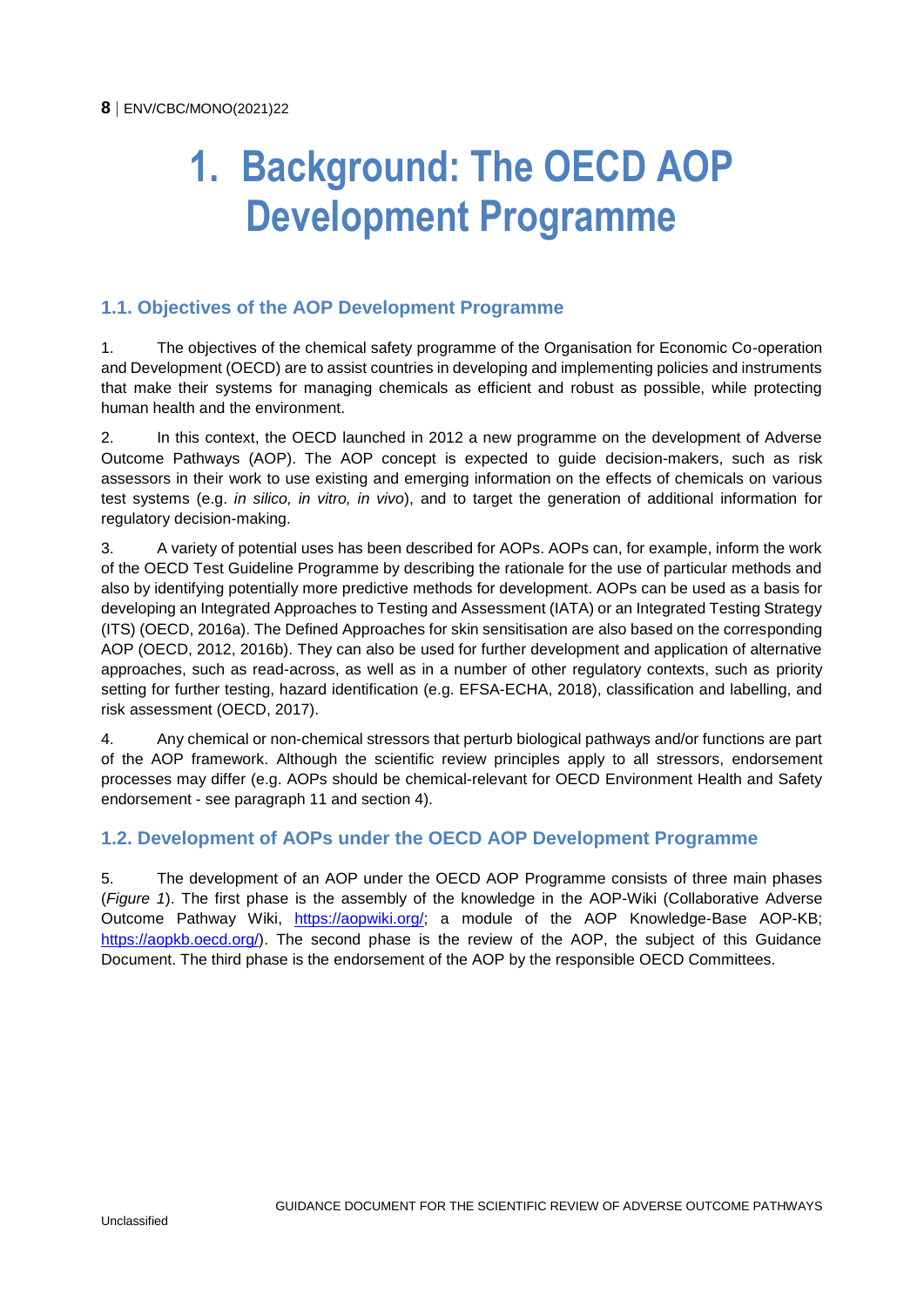#### <span id="page-8-0"></span>**Figure 1. The three phases of the AOP development process**



#### <span id="page-8-1"></span>*The role of the Extended Advisory Group for Molecular Screening and Toxicogenomics*

6. The OECD AOP Development Programme is guided by the Extended Advisory Group for Molecular Screening and Toxicogenomics (EAGMST) which is under the oversight of the Working Group of the National Coordinators of the Test Guidelines Programme (WNT) and the Working Party on Hazard Assessment (WPHA).

7. The EAGMST has primary responsibility for (i) examining AOP proposals and deciding on their inclusion in the work plan of the AOP Development Programme, (ii) reviewing the AOPs for their consistency with principles and guidance set out in the User's Handbook (OECD, 2018) and (iii) approving the release of AOPs to WNT and WPHA for endorsement (see section 4 for a description of the process), after the completion of the scientific review. In addition, many EAGMST members also play an active role in the development of AOPs. With the scientific review of the AOPs being possibly outsourced, the above listed responsibilities of the EAGMST will become even more prominent. The various points of control EAGMST has over the process via its subgroups and collective decisions ensures a transparent control of the AOP Development programme.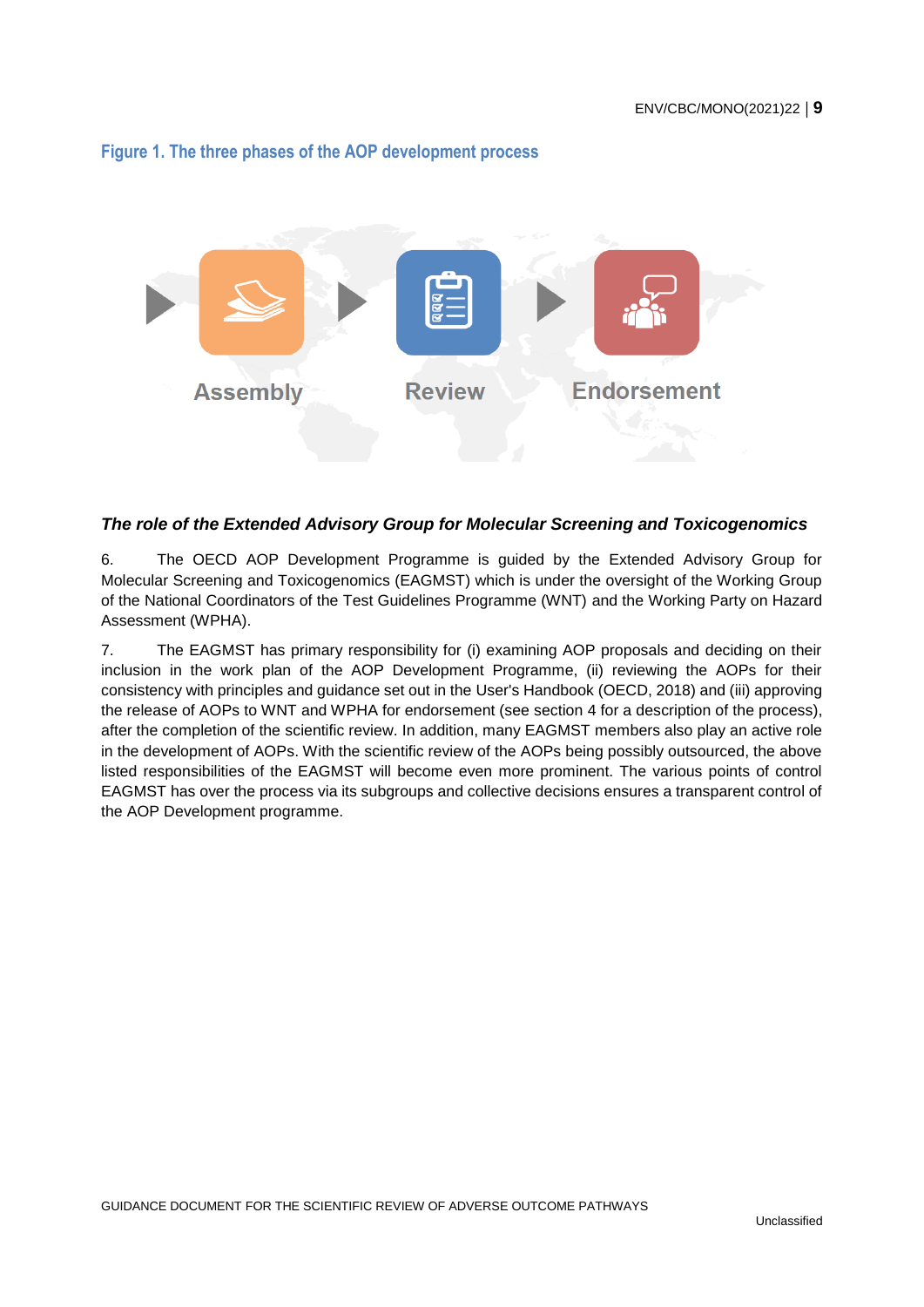#### <span id="page-9-1"></span>*The various steps and interlinkages between the parties involved in AOP development*

8. Figure 2 provides an overview of the OECD AOP development process. The [OECD Secretariat](mailto:ehscont@oecd.org) serves as a liaison between the various actors and steps.



#### <span id="page-9-0"></span>**Figure 2. Detailed description of the AOP development process**

9. Assembly phase (*Step 1 Figure 2*): An AOP is assembled by its authors in the AOP-Wiki. This should be done in compliance with the AOP development principles (OECD, 2018). If the AOP is included in the OECD AOP development work plan (paragraphs 12-14), coaching in AOP development is offered to the authors by EAGMST (the [OECD Secretariat](mailto:ehscont@oecd.org) can be contacted). AOP authors will subsequently update their AOP in the AOP-Wiki to address comments during the review and endorsement phases.

10. Review phase (*Steps 2 and 3 in Figure 2*):

- A compliance check (*Step 2 in Figure 2*) is performed by the coaches who provided support to the authors during the assembly phase.
- Scientific review (*Step 3 in Figure 2*): It is conducted after the AOP has been assembled in the AOP-Wiki and checked for compliance (see section 2).

11. Endorsement phase (*Steps 4 and 5 in Figure 2*): This phase is OECD-specific and requires approval by EAGMST that the AOP can be submitted to the WNT and WPHA for endorsement. This is followed by the declassification by the Chemicals and Biotechnology Committee (CBC) as a last step. The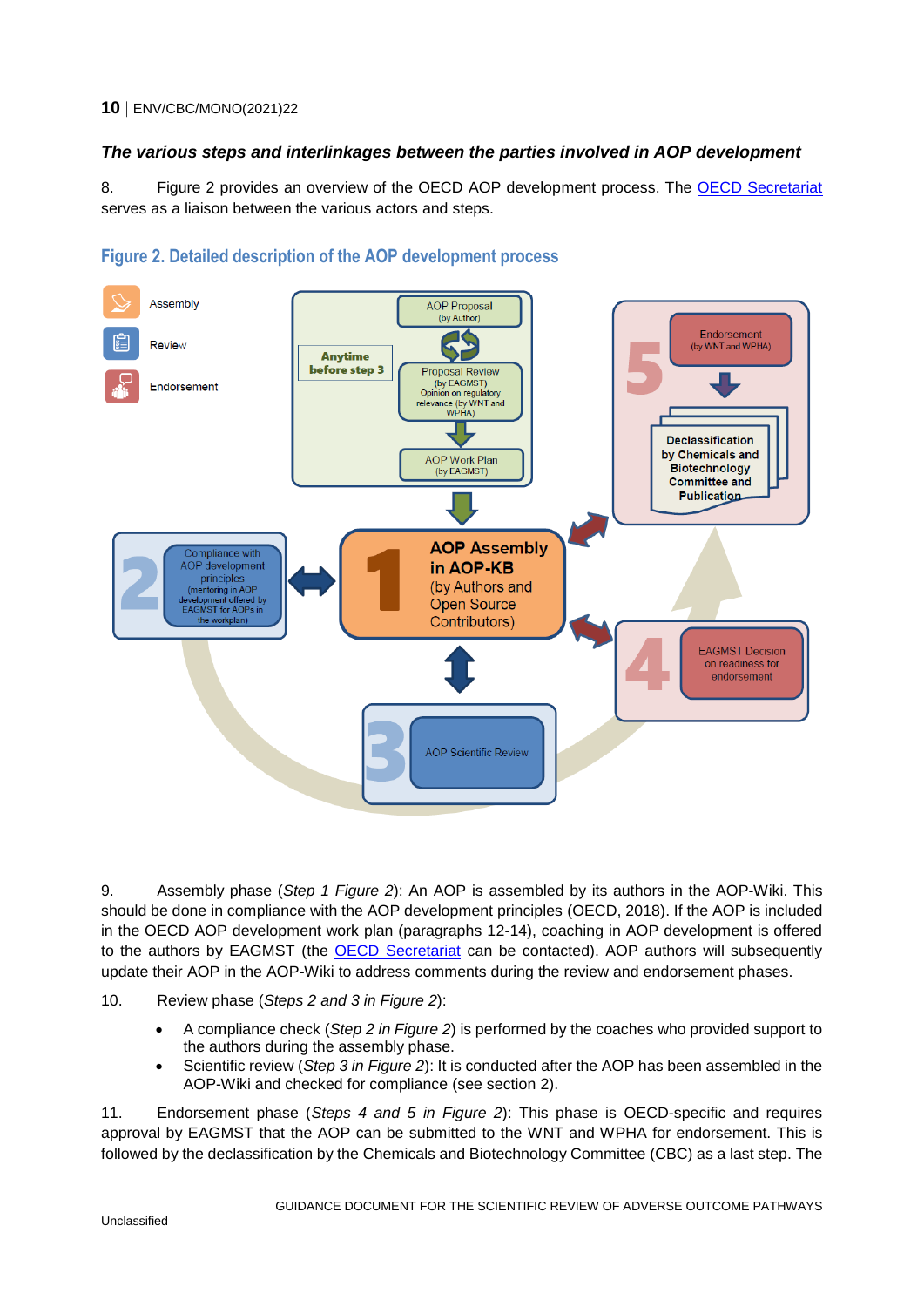<span id="page-10-0"></span>endorsement phase is based on the outcome of the scientific review, as well as authors' responses and AOP revisions to address reviewer comments. The three-step endorsement of the AOP can involve further revisions from the AOP authors to address OECD-specific comments (see section 4). AOP endorsement is followed by the publication of the AOP on the OECD dedicated Series on AOPs in [i-Library.](https://www.oecd-ilibrary.org/environment/oecd-series-on-adverse-outcome-pathways_2415170x)

## **2. Pre-requisite for the AOP scientific review**

#### **Inclusion of a project in the OECD AOP Development Programme work plan**

12. Developers of an AOP who wish their project to be included in the OECD AOP development work plan should submit a completed [AOP Project proposal form](http://www.oecd.org/chemicalsafety/testing/AOP%20submission%20form_Nov2019.docx) via the OECD Secretariat to the EAGMST. The EAGMST decides whether the proposed AOP should be included in the OECD AOP development work plan, and submits it for consultation to WPHA/WNT to help assess regulatory relevance and raise awareness about AOP developments. WPHA/WNT may also help identify opportunities for collaboration between groups and consider how AOPs can be better aligned to support regulatory needs of countries and how resources can be focused.

13. In principle, the submission of a project proposal for inclusion of an AOP in the OECD AOP development work plan can be done before any of the three-phases in the development of an AOP (*Figure 1*); however, in practice, the submission of a project proposal is encouraged before assembly of the AOP into the AOP-Wiki platform, so that authors can benefit from the coaching provided by EAGMST (see paragraph 16).

14. Contributing to the AOP-Wiki via the OECD AOP Development Programme allows authors to be supported during AOP assembly, provides more visibility and confidence in the AOP developed, and facilitates its potential use by regulators and more broadly by the scientific community. It is however possible for scientists to initiate and assemble an AOP in the AOP-Wiki outside of the OECD AOP Development Programme. In particular, AOP developers can still make valuable contributions even if their AOP is covering aspects of biology that do not have immediate regulatory application. AOPs developed outside the OECD AOP Development Programme can receive ad-hoc mentoring from the Society for the Advancement of AOPs (SAAOP). Practical details on how to request author access, either via OECD or SAAOP requests, are provided on the AOP-Wiki -['start a new AOP'](https://aopwiki.org/info_pages/2#Contributing to the AOP Wiki) page.

#### **Coaching and compliance check**

15. Before scientific review, AOPs assembled in the AOP-Wiki are checked for compliance (see paragraph 16) with the principles and guidance set out in the Users' Handbook supplement to the Guidance Document for developing and assessing Adverse Outcome Pathways (OECD, 2018). The Users' Handbook details how to structure the elements of an AOP in the AOP-Wiki, and provides guidance on how to assemble and assess the weight of evidence (WoE) supporting the AOP (OECD, 2018).

16. The compliance check approach has evolved over time and is now the final step of an individual support offered during the AOP assembly process. Until 2018, this compliance check was conducted by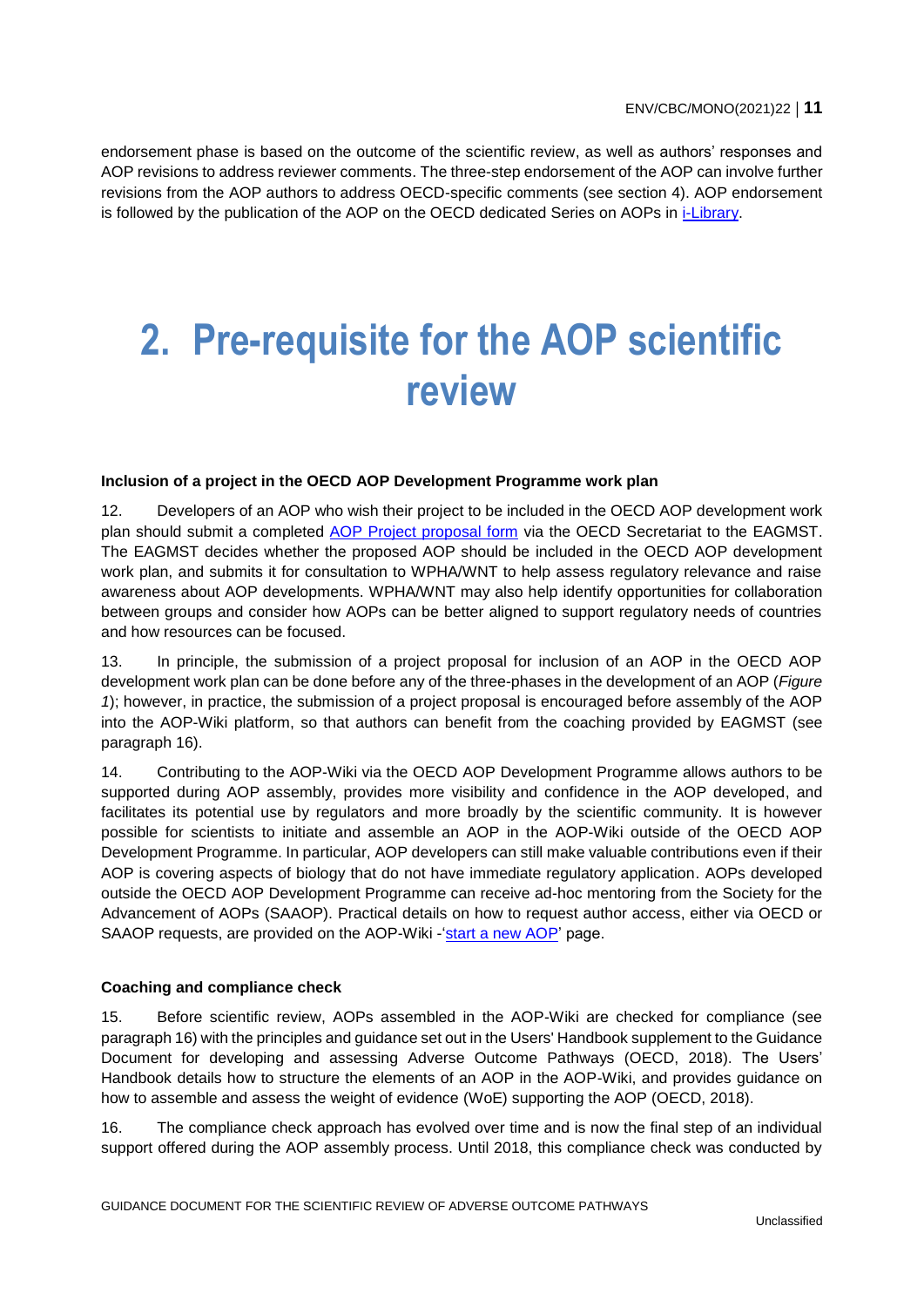experts within the EAGMST (so-called "internal review"), after the authors had assembled an AOP in the AOP-Wiki and notified EAGMST that it was ready for review. In 2019, EAGMST introduced a coaching process for the authors of an AOP, starting when an AOP project is accepted into the work plan. The coach, a member of the EAGMST who is familiar with AOP guidance and development, guides developers during the assembly phase and helps them to adhere to the AOP development principles. At the end of this process, the coach fills in a compliance check form that ensures that the requirements of the Users' Handbook are met and that the AOP can thus undergo scientific review. The coach will not participate in the scientific review as a reviewer to avoid any potential conflict of interest.

### <span id="page-11-0"></span>**3. The AOP Scientific review**

17. The scientific review of an AOP, developed in the AOP-Wiki, is initiated after completion of the Users' Handbook compliance check by coaches. It is based on the following principles:

- The scientific review should be independent
	- $\checkmark$  Avoid conflicts of interest
- The scientific review should be transparent
	- $\checkmark$  Transparent selection of reviewers through diverse recruitment channels e.g. making use of OECD expert groups with expertise in relevant fields.
	- Public disclosure on AOP-Wiki or e.AOP.portal of the names of the reviewers, the collective outcome of their individual declaration of interest analysis, their comments and the responses of the AOP authors to the reviewers' comments
- The collective scientific expertise of the Review panel should cover the full scope of the AOP (e.g. technical, biological, toxicological aspects)
- The scientific review should address a standard set of pre-defined charge questions (see paragraph 30 below)

18. Figure 3 provides a simple diagram illustrating interactions and roles of the key players in the AOP scientific review process.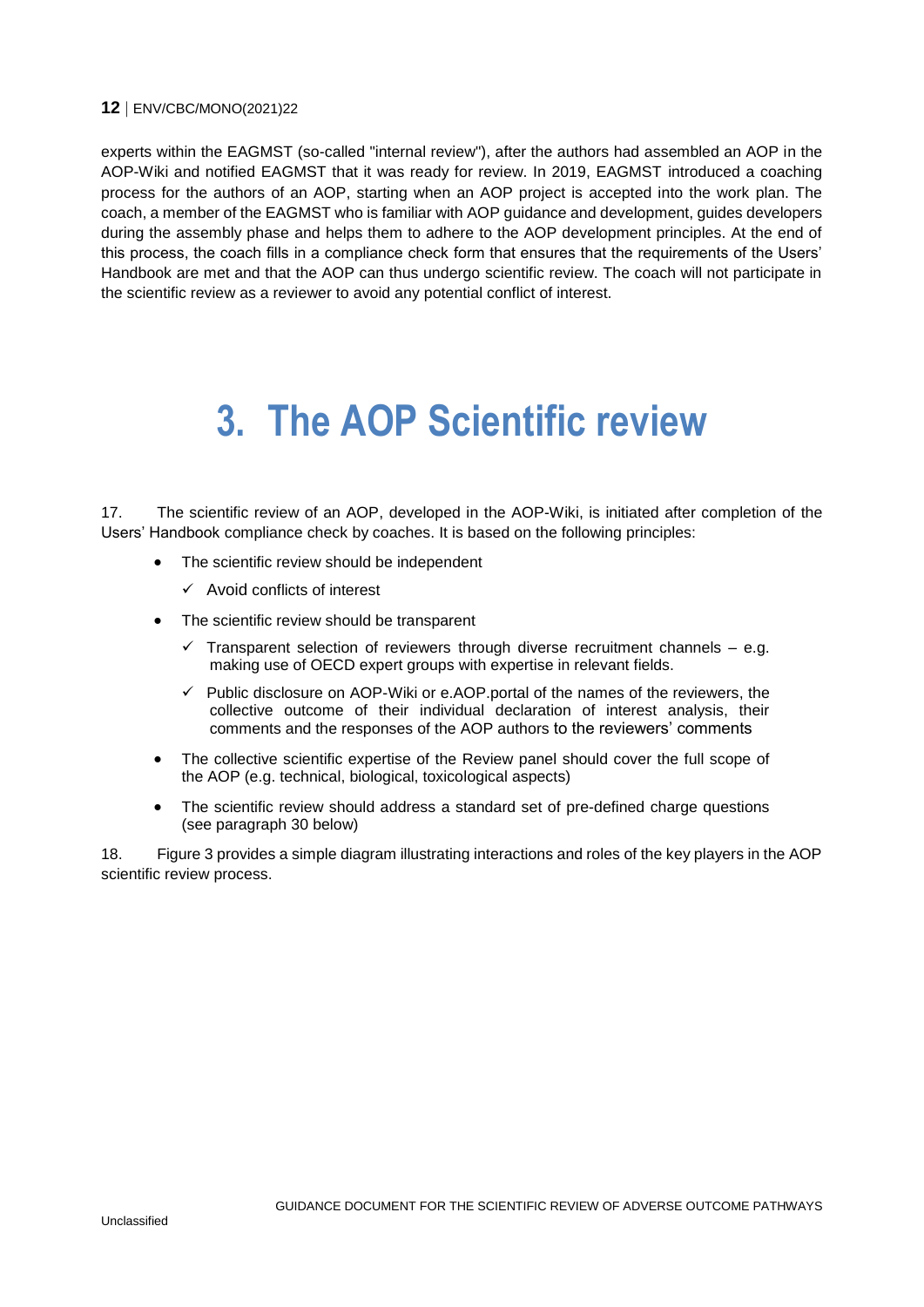

#### <span id="page-12-1"></span>**Figure 3. Illustration of the AOP scientific review process**

Note: The review organiser which may be supported by a review manager is responsible to establish a review panel. This panel carries out the scientific review and provides reports to the organiser. Reviewers and organiser/manager discuss the review outcome with the authors of the AOP. Finally, the organiser/manager provides a report summarising the outcome of the scientific review. The scientific review reports are made publically available on the AOP wiki.

#### <span id="page-12-0"></span>**3.1. The management of the review: Review organiser and review manager**

19. A review organiser is in charge of the organisation of the scientific review, as illustrated in Figure 3. It may necessitate providing financial or staff support for the various tasks to be completed. In the first years of the OECD AOP Programme, scientific reviews were organised by the OECD Secretariat. However, in principle, any organisation or individual can act as a review organiser and conduct an acceptable review by following the principles listed in paragraph 17 and further described in section 3. As appropriate, the OECD Secretariat, on an ad hoc basis, may consult with the WNT and the WPHA to identify potential review organisers.

20. Prospective review organisers are encouraged to inform the OECD Secretariat of their interest and intention to conduct a scientific review and in doing so can benefit from advice and potential support from EAGMST.

21. The review organiser may wish to delegate tasks to a review manager (e.g. internal staff, consultant, journal editor) who ensures coordination between the reviewers during the review and as necessary, between the AOP authors and the reviewers once reviewers have submitted their initial comments. The review manager should have sufficient general knowledge in the field of the AOP under review in order to be able to facilitate the review, but should not personally contribute to the review. The review manager should have no conflict of interests associated with the AOP under review and should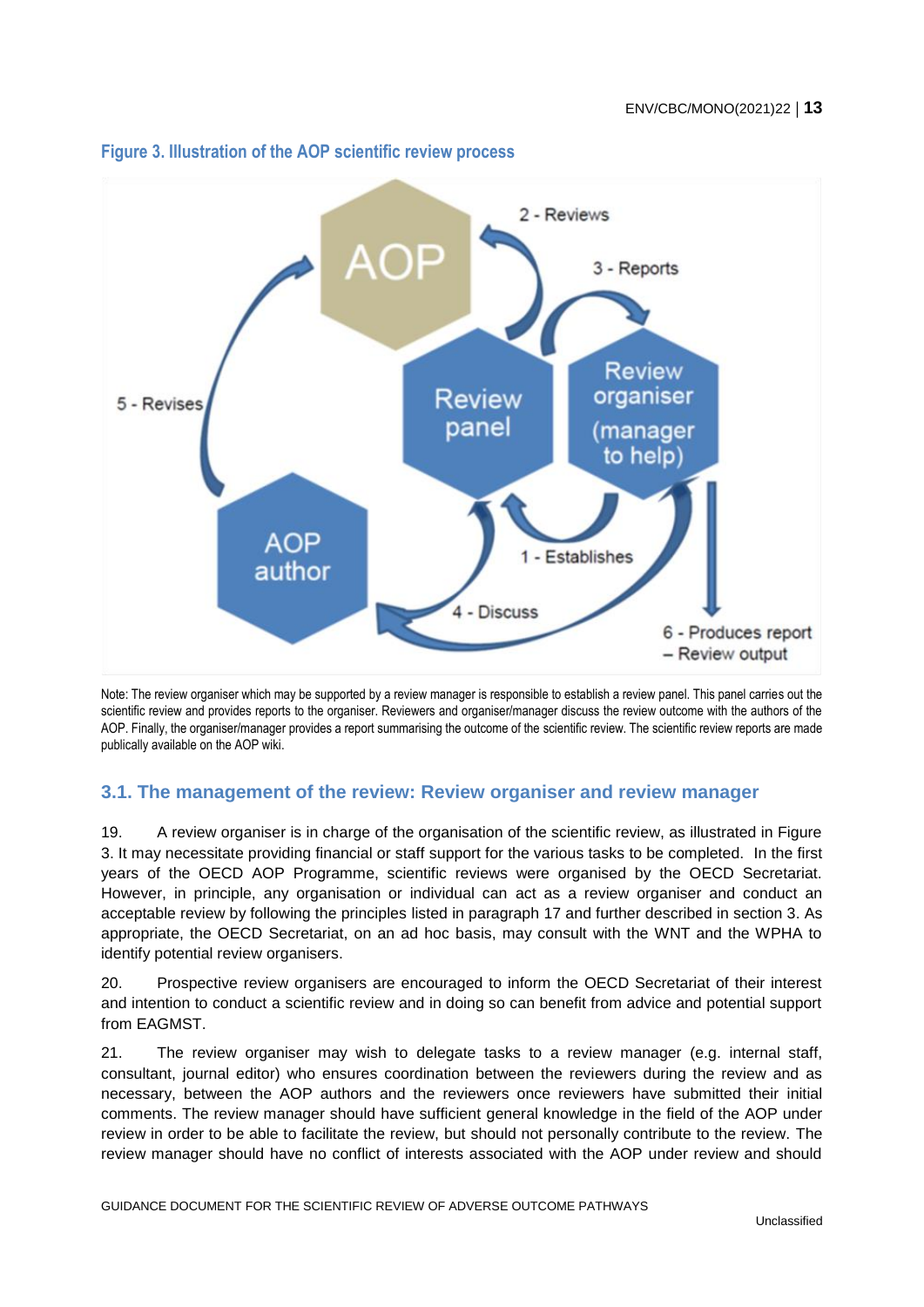ideally be affiliated with an independent organisation (e.g. government body or scientific journal). It is acknowledged that the role of the review manager in the coordination of the review is highly valuable.

#### <span id="page-13-0"></span>**3.2. Conflict of interest**

22. Confidence in the AOP evaluation process depends on a high scientific quality of the review and on an independent and transparent process throughout evaluation at any step. The scientific review needs to be free of any conflict of interest in order not to undermine the credibility of a future published AOP.

23. This Guidance Document adopts the definitions of a conflict of interest (COI) proposed by the US National Academies (National Academies, 2003) in the context of committees developing reports, but a model similar to that established for the Persistent Organic Pollutants Review Committee of the United Nations (United Nations, 2019) could also be used. COI is defined as being any financial or other interest that conflicts with the service of an individual because it (1) could significantly impair the individual's objectivity or (2) could create an unfair competitive advantage for any person or organisation.

24. Both financial and other interests are important (ICMJE, 2018). In the context of the AOP review, review organiser and reviewer COIs include, in addition to financial interests, having participated in the development of the AOP under review or having a collaboration with the AOP developer or being from the same team or laboratory as the AOP developer, because this is susceptible to impair the individual's objectivity (see paragraph 23).

25. The review organiser's responsibility is to ensure the quality and integrity of the review. A review should not be organised by a group/entity with a potential COI (i.e. groups/entities directly impacted financially or otherwise by the outcome of the review), which could result in the review being compromised. It is thus recommended that the review organiser requests EAGMST to check the absence of COI of the review organiser prior to the scientific review. Otherwise, absence of COI of the review organiser will be checked by EAGMST after the scientific review, before the AOP is submitted to WNT and WPHA for endorsement. A proposed declaration of interest form is available in Annex 2. Other conflict of interest forms that capture potential relevant conflicts could be utilised (e.g. The International [Committee of Medical](http://www.icmje.org/downloads/coi_disclosure.docx)  [Journal Editors disclosure of interest checklist,](http://www.icmje.org/downloads/coi_disclosure.docx) Persistent Organic Pollutants Review Committee of the United Nations, [World Health Organisation declaration of interests for WHO experts,](https://www.who.int/about/doi-form-blank-en.doc?ua=1) [National Academies](https://www.nationalacademies.org/docs/DA46283E466A59554DFCB7B5701AD6F91EA29468D89C)  [of Science Conflict of interest policies and procedures\)](https://www.nationalacademies.org/docs/DA46283E466A59554DFCB7B5701AD6F91EA29468D89C).

26. Review managers and reviewers have to declare any interests that are relevant to the functions to be performed in the context of the review, in the form of a declaration of interest or a COI questionnaire on potential conflicts. This form serves to document whether interests are of a significantly conflicting nature, or may be perceived as such, thus potentially preventing participation in the review process of the AOP under consideration. The forms will be analysed by the review manager or organiser and the review report will include a general statement that the review organiser can confirm that there are no potential COIs of reviewers based on the analysis of the declarations made by the reviewers. If there is a COI, participation in the review is not possible. A proposed declaration of interest form is available in Annex 2.

#### <span id="page-13-1"></span>**3.3. Call for reviewers and recruitment of candidate reviewers**

27. It is up to the review organiser to launch a call for relevant reviewers and contact a broad network of experts via various appropriate channels. If the credentials and qualifications of the candidate reviewers are not publicly available, a short CV will be requested. Situations where an AOP developer suggests potential reviewers should be avoided.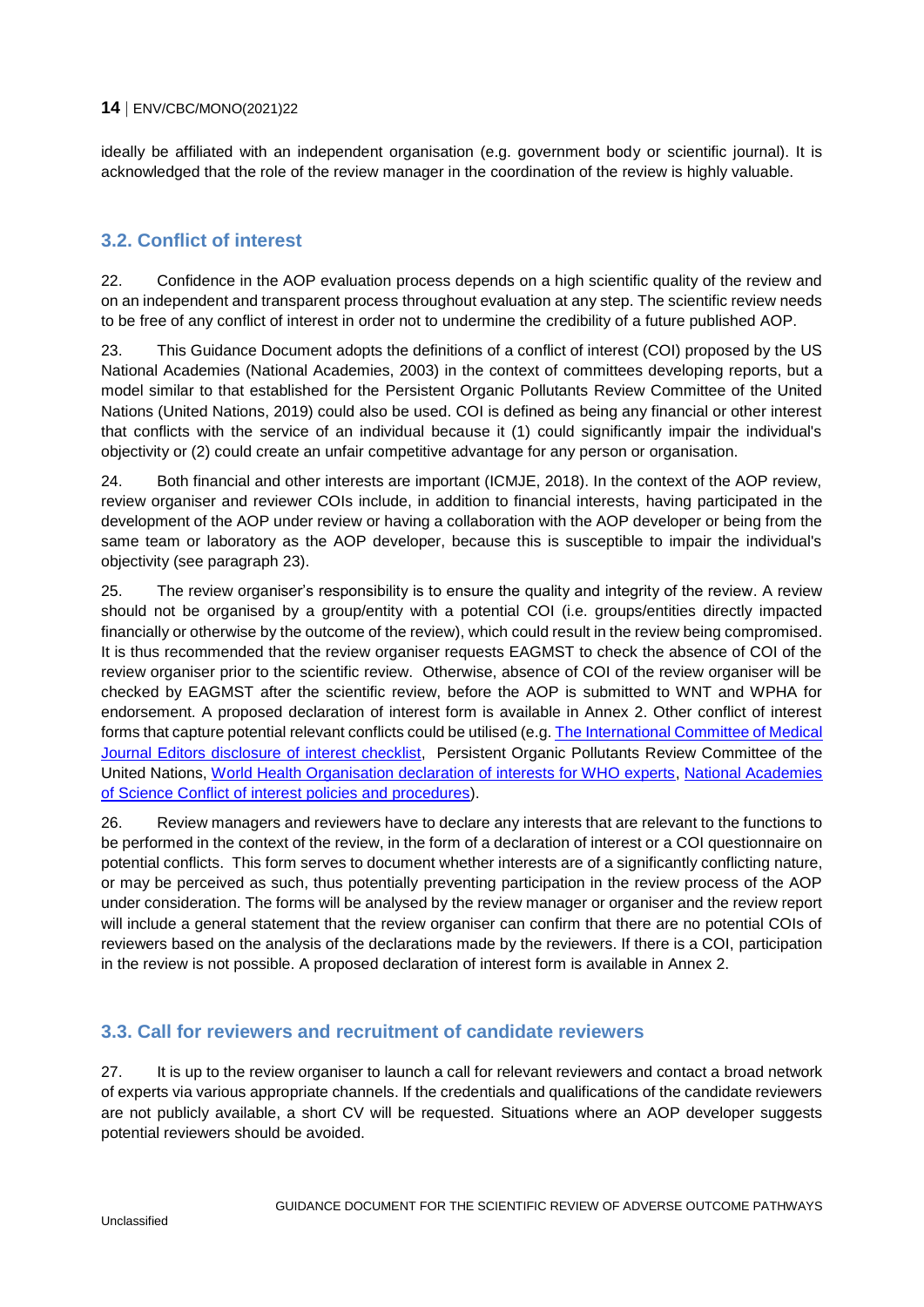28. The call for reviewers can be made via various channels depending on the organisation responsible for the scientific review. For example, when the review is organised by the OECD Secretariat, the WNT is invited to nominate relevant experts via the different expert groups of the Test Guideline programme; independent scientific societies with access to subject matter expertise may also be solicited. The WNT and the WPHA will be consulted when a call for reviewers is circulated, in order to be given the possibility to nominate experts and thus broaden the pool of candidates for the review. This can be done in coordination with the OECD Secretariat.

#### <span id="page-14-0"></span>**3.4. Selection of reviewers from the pool of candidate reviewers**

29. Following the call for reviewers, a balanced Review panel for the scientific review will be established by the review organiser. The EAGMST recommends Review panels of 3 to 5 reviewers. This ensures diversity of opinions but also a manageable and efficient process. The number of reviewers may be adapted to provide sufficient expertise to evaluate the entire pathway being reviewed.

30. The selection of the reviewers will be based on both individual and Review panel criteria. Prior work with AOPs is not required, since the review of the AOP should focus on the scientific aspects presented in this AOP. Once enroled in the Review panel though, the reviewers will familiarise themselves with AOP principles (see para graph 31).

- Individual criteria:

- o The reviewers' expertise should be relevant to the AOP under review, not only for the hazard/endpoint (i.e. the AO) but at the various levels of biological organisation of the key events leading to the AO. This can be evaluated, for example, by examining the publications that a candidate reviewer has authored or co-authored and their relevance to the AOP under review;
- o The reviewers should have no conflict of interest.
- Review panel criteria
	- $\circ$  Appropriate collective scientific expertise of the Review panel is needed to ensure that the various parts of the AOP are covered and can be fully evaluated, i.e. addressing the various levels of biological organisation characterised within the AOP for the relevant endpoint;
	- o Balanced representation of research and regulatory fields and affiliation (country/region level) is desirable, but should not be achieved at the expense of scientific expertise.

31. Prior to the review, the review organiser should ensure that the reviewers are sufficiently informed of the AOP conventions. This could be done by consulting some of the training material available on-line. Videos, slide presentations, kick off review webinars, OECD [webinars on AOPs,](http://www.oecd.org/chemicalsafety/testing/adverse-outcome-pathways-molecular-screening-and-toxicogenomics.htm) and/or the online training course could for example be consulted. This is available from the AOP-Wiki Forum, section on AOP [training,](https://aopwiki.org/forums/forumdisplay.php?fid=12) which includes current training resources. In addition, a full list of available AOP training at the Animal Free Safety Assessment is available under the Tox21 workstream, at this link: [https://www.afsacollaboration.org/tox21/get-trained/#training-resources.](https://www.afsacollaboration.org/tox21/get-trained/#training-resources) Reading the available documentation, especially the Guidance Document on Developing and Assessing Adverse Outcome Pathways (OECD, 2017), the Users' Handbook (OECD, 2018) and the Frequently Asked Questions (FAQs) is also strongly recommended.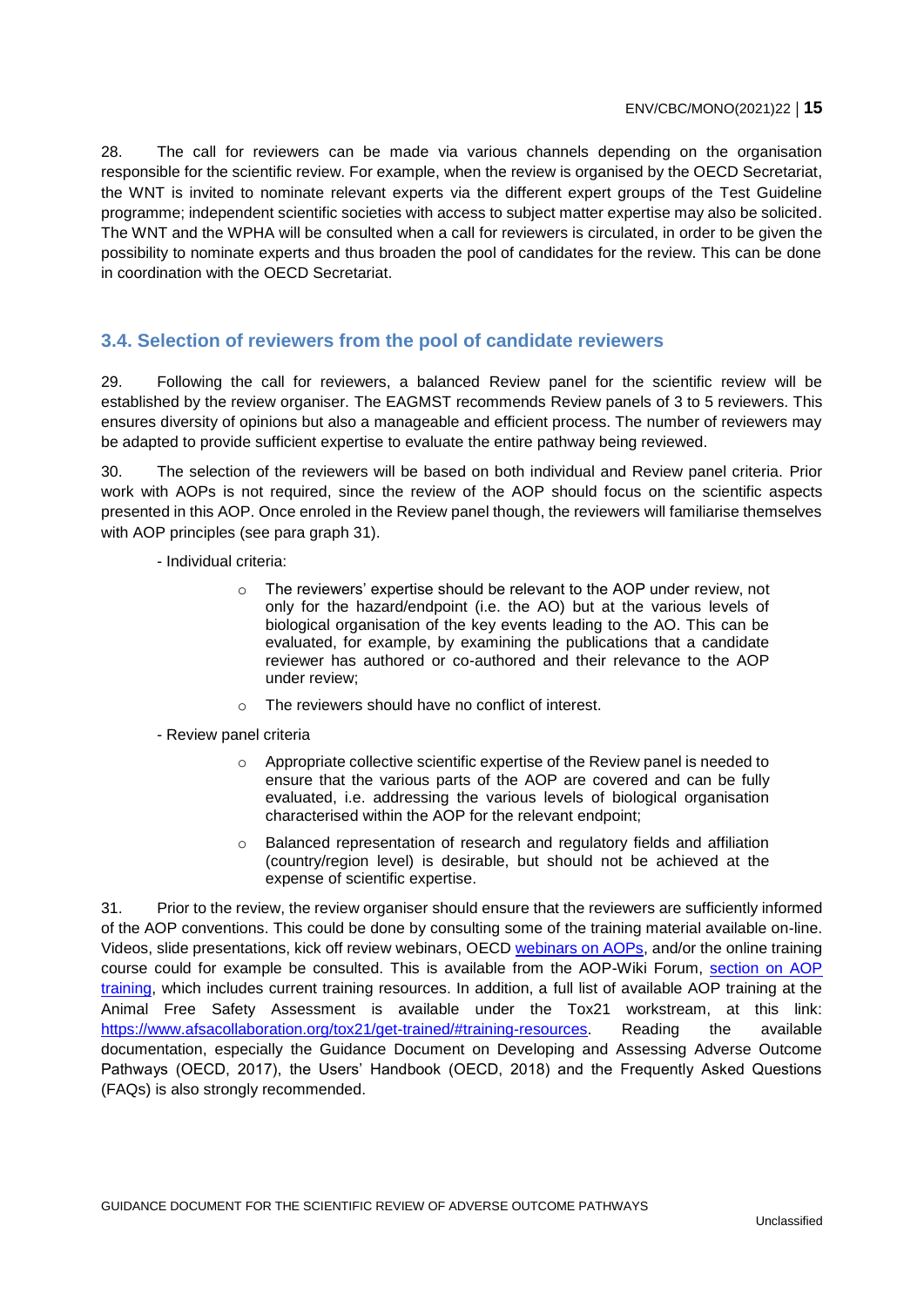#### <span id="page-15-0"></span>**3.5. The review process**

32. The online version of an AOP on the AOP-Wiki can evolve over time. Therefore, the AOP-KB offers the possibility to generate a "snapshot" of the AOP at a certain point in time, in the form of a versioned, date-stamped PDF document. An AOP snapshot generated before the start of the review is the document of reference that should be used for the review.

- 33. The scientific reviewers' tasks are to:
	- Take note of comments that may have been made on previous versions of the AOP during the compliance check; these are available in the discussion pages of the AOP in the AOP-KB;
	- $\checkmark$  Review the scientific evidence that has been presented to substantiate the AOP;
	- $\checkmark$  Respond specifically to the following charge questions (additional questions may be added on a case-by-case basis, for example depending on the outcome of the Users' Handbook compliance check):
		- 1. Scientific quality:
			- o Does the AOP incorporate all appropriate scientific literature and evidence?
			- o Does the scientific content of the AOP reflect current scientific knowledge on this specific topic?
		- 2. Weight of evidence (WoE):
			- $\circ$  Is the WoE judgement/scoring well described and justified based on the evidence presented? If not please explain.
			- o Please consider WoE for each Key Event Relationship (KER) and for the AOP as a whole.

34. Assessment criteria for performing the scientific review are provided in the Users' Handbook (OECD, 2018). Reviewers should avoid recommending changes that, if adopted, would cause the AOP under review to lose compliance with the Users' Handbook or with the Guidance Document.

35. The reviewers send written responses and comments back to the review organiser, who is responsible for review collation and correspondence with the AOP authors.

36. It is recommended that during the review phase and until the submission of the reviewers' comments to the organiser of the review, the AOP authors are not informed of the membership of the Review panel and any direct communication between the reviewers and the authors should be avoided. After AOP organisers have received the reviewers' comments however, interactions between authors and reviewers can be organised and are encouraged. Bringing together the reviewers and the AOP authors has proven to be helpful because it enables them to discuss, exchange views and share experience about the AOP after the review. It also facilitates the revision of the AOP by their authors, in line with the reviewers' comments.

37. The reviewers' comments are processed by the review organiser according to its organisation's standard process. If no formal process exists, the outcome of the scientific review could take the form of a scientific review report (see example of a template in Annex 1).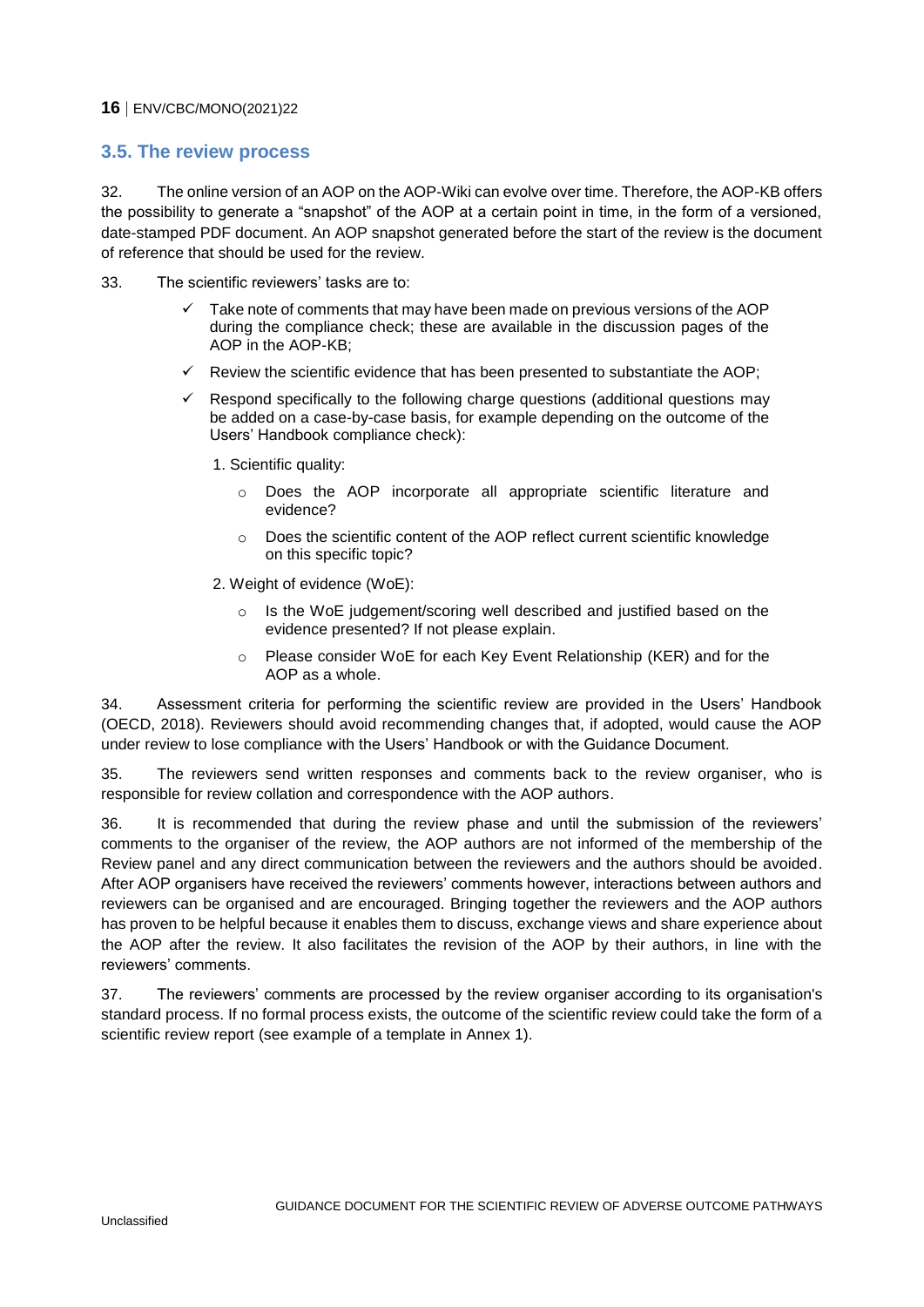#### <span id="page-16-0"></span>**3.6. Public information related to the reviewers**

38. The names of the reviewers, their affiliation and comments will be made publicly available on the AOP-Wiki after completion of the review. The EAGMST recommends that the reviewers' names be provided as an AOP specific list, but not associated with their individual comments. This option was chosen as a compromise between having individual comments linked to individual reviewers (which some reviewers may not feel comfortable with as the comments become publicly available) and having a master list of reviewers across all AOPs (which may dilute the visibility of a reviewer's participation). The reviewers should be informed about this before the start of the review.

<span id="page-16-1"></span>39. Reviewers are considered as critical contributors to AOP development and thus participation in the review of an AOP is regarded as a notable scholarly activity and achievement. Consequently, reviewers are encouraged to cite their contributions to the review of AOPs as part of their professional credentials (e.g., listed on a CV as evidence of scholarly activity and expertise).

# **4. Subsequent AOP endorsement by OECD**

40. At the end of the review process, the authors of an AOP in the OECD AOP development work plan will be invited either by the review organiser or by the OECD Secretariat to revise their AOP in order to move to the next step, i.e. endorsement by OECD and subsequent publication of their AOP on the OECD public website. The AOP revision should take into consideration the comments from the Review panel and the AOP authors should provide written responses addressing the comments. Responses to reviewer comments will also be made publicly available on the AOP-Wiki.

41. The comments from the scientific review, responses from the AOP author, and the revised AOP are collated by the review organiser and submitted to EAGMST. EAGMST will then determine if the AOP can move to the next endorsement step. This decision is based on the verification that the recommendations from the scientific review have been adequately addressed in the revised AOP (any comments made at this stage are uploaded in the AOP discussion page in the AOP-Wiki). If this is the case, the AOP can be released to the WNT and the WPHA for endorsement by written procedure<sup>1</sup>. If this is not the case, further work may be needed from the AOP authors, as appropriate.

42. The OECD procedure that is described below applies to chemical-relevant AOPs and ionising radiations induced AOPs. Before their publication, AOPs may require other procedures for endorsement, depending on the overseeing regulatory bodies and the context of application.

43. The WNT and WPHA may consult their expert networks during the endorsement phase and questions or comments may be submitted to the AOP authors. The scope of AOP endorsement by the WNT and the WPHA was clarified in 2016, and the WNT and WPHA agreed on a disclaimer, which has subsequently been updated and which is included in the foreword of published AOPs:

<sup>1</sup> Regarding radiation-related or radiation-induced AOPs, the NEA CRPPH will be the standing Technical Committee in charge of the endorsement.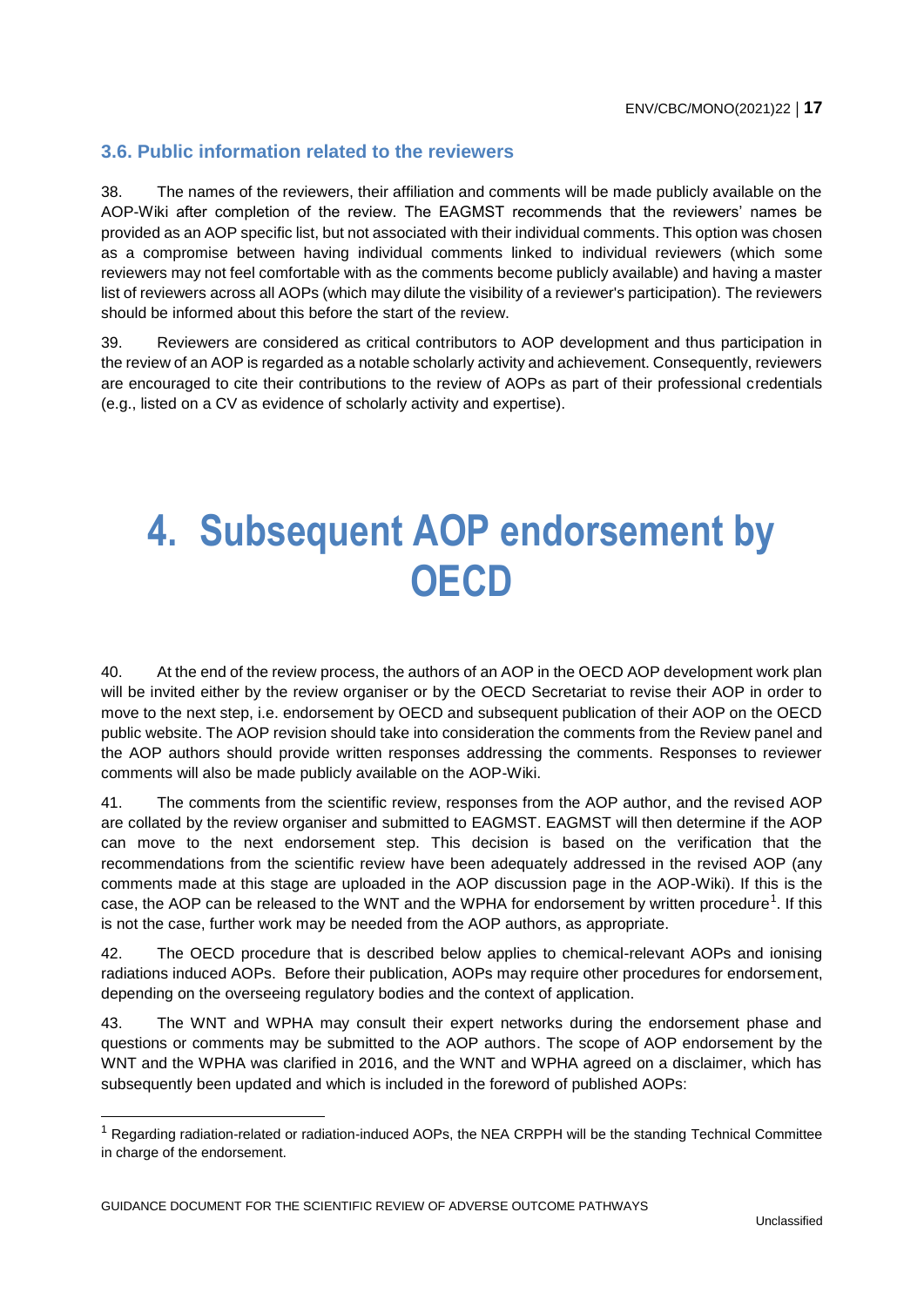*"This Adverse Outcome Pathway (AOP) has been developed under the auspices of the OECD AOP Development Programme, overseen by the Extended Advisory Group on Molecular Screening and Toxicogenomics (EAGMST), which is an advisory group under the Working Group of the National Coordinators for the Test Guidelines Programme (WNT). The AOP has been reviewed internally by the EAGMST, its scientific review has been conducted following the principles established in the Guidance Document for the scientific review of Adverse Outcome Pathways, and it has been endorsed by [the WNT*  and the Working Party on Hazard Assessment (WPHA)<sup> $2$ </sup> [the Nuclear Energy Agency Committee of *Radiological Protection and Public Health (CRPPH) in parallel to the WNT and the WPHA] 3 .*

*Through endorsement of this AOP, [the WNT and the WPHA] 2 [the CRPPH, as well as the WNT and the WPHA] <sup>3</sup> express confidence in the scientific review process that the AOP has undergone and accept the recommendation of the EAGMST that the AOP be disseminated publicly. Endorsement does not necessarily indicate that the AOP is now considered a tool for direct regulatory application."*

44. After WNT and WPHA endorsement, the last step in the AOP development process (as depicted in *Figure 2*), is declassification<sup>4</sup> by the OECD's Chemicals and Biotechnology Committee (CBC) followed by publication on the OECD public website on the [OECD Series on Adverse Outcome Pathways.](http://www.oecd-ilibrary.org/environment/oecd-series-on-adverse-outcome-pathways_2415170x) As far as ionising radiation exposure is concerned in the AOP, after the CRPPH endorsement, the last step in the AOP development process is declassification by the NEA followed by publication on the OECD Series [on Adverse Outcome Pathways.](http://www.oecd-ilibrary.org/environment/oecd-series-on-adverse-outcome-pathways_2415170x) The three-step endorsement of the AOP (EAGMST, WNT/WPHA and CBC) can involve further need for AOP authors to address OECD-specific revisions.

45. AOPs are viewed as living documents. Crowdsourcing is one principle of the AOP Development programme, and AOPs thus may continue to evolve on the AOP-KB after their OECD endorsement and publication, as new evidences supporting or rejecting AOPs are generated and/or new knowledge is gained. The purpose of publication in the Series on AOPs is to provide a stable version over time, i.e. the version which has been reviewed and revised based on the outcome of the review. An AOP published in the OECD series on AOPs may be considered for update when significant additional information is available in the AOP-Wiki that justifies the update.

<sup>2</sup> *For AOPs induced by chemical stressors*

<sup>3</sup> *For AOPs induced by ionising radiations*

<sup>&</sup>lt;sup>4</sup> Official OECD information shall be either unclassified or classified as: a) For Official Use -- for information which should not be communicated except for official purposes; or b) Confidential -- for information the unauthorised disclosure of which would seriously prejudice the interest of the Organisation or any of its Member countries. When a classified official document under the responsibility of the CBC is ready for publication, the CBC is responsible for its declassification, such that it obtains an unclassified status and can be published.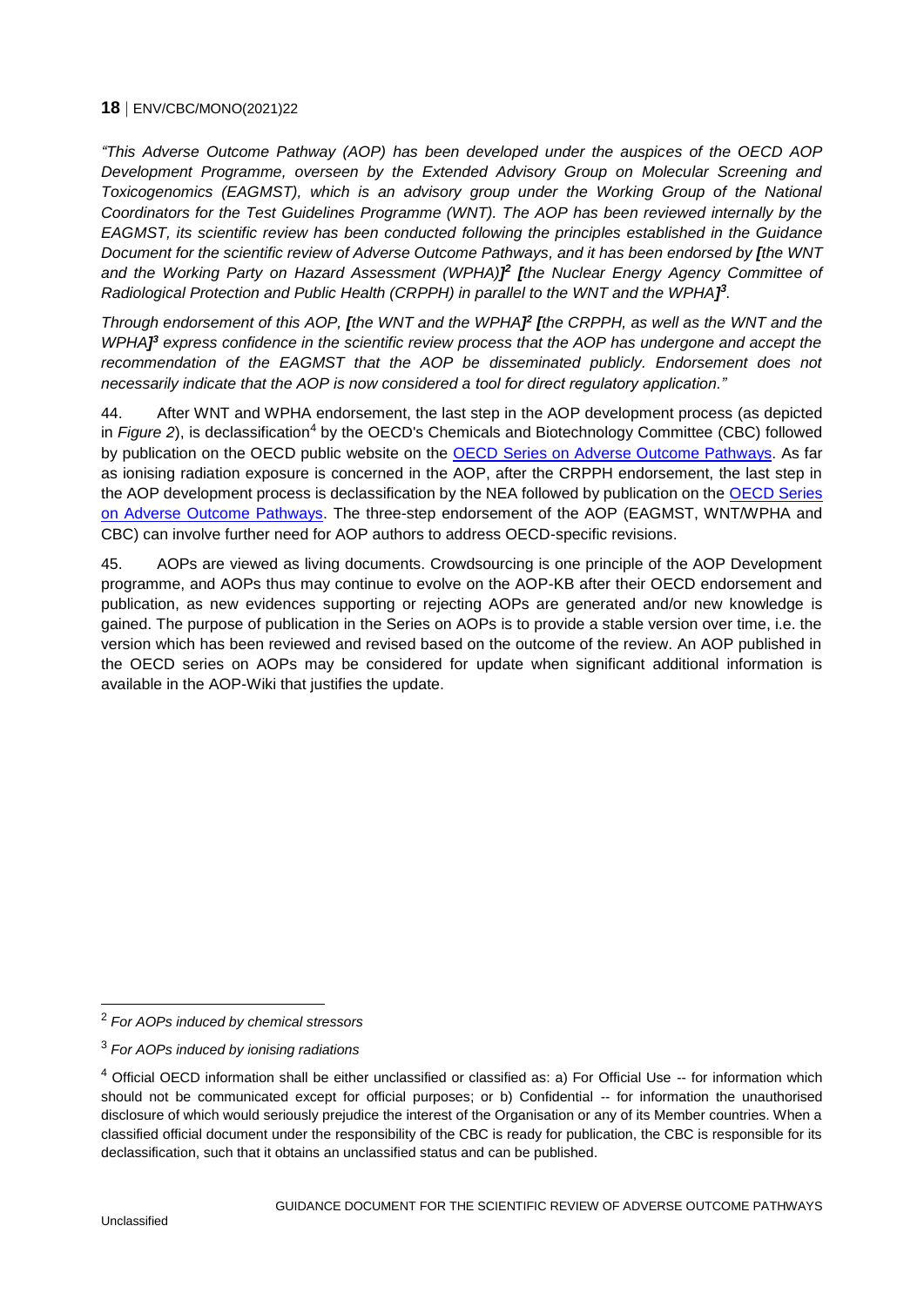## <span id="page-18-0"></span>**References**

EFSA-ECHA (2018), Guidance for the identification of endocrine disruptors in the context of Regulations (EU) No 528/2012 and (EC) No 1107/2009, EFSA Journal 16(6):5311, DOI: 10.2903/j.efsa.2018.5311

ICMJE<sup>5</sup> (2018), International Committee of Medical Journal Editors, Author Responsibilities—Conflicts of Interest [Webpage available at [http://www.icmje.org/recommendations/browse/roles-and](http://www.icmje.org/recommendations/browse/roles-and-responsibilities/author-responsibilities--conflicts-of-interest.html)[responsibilities/author-responsibilities--conflicts-of-interest.html](http://www.icmje.org/recommendations/browse/roles-and-responsibilities/author-responsibilities--conflicts-of-interest.html) ]

National Academies, National Academy of Sciences, National Academy of Engineering, Institute of Medicine, National Research Council (2003), "Policy on committee composition and balance and conflicts of interest for committees used in the development of reports". [Available at [https://www.nationalacademies.org/about/institutional-policies-and-procedures/conflict-of-interest](https://www.nationalacademies.org/about/institutional-policies-and-procedures/conflict-of-interest-policies-and-procedures)[policies-and-procedures](https://www.nationalacademies.org/about/institutional-policies-and-procedures/conflict-of-interest-policies-and-procedures) ; [Policy on Committee Composition and Balance and Conflicts of Interest](https://www.nationalacademies.org/_cache_2e94/content/bi-coi_form-0-4885770000079783.pdf) ]

United Nations. SC-1/8: Rules of procedure for preventing and dealing with conflicts of interest relating to activities of the Persistent Organic Pollutants Review Committee [Available at (select SC-1/8 in the language choice): and choice): the choice of choice choice choice): the choice of choice choice choice is choice [http://www.pops.int/%20TheConvention/POPsReviewCommittee/%20OverviewandMandate/tabid/2806/D](http://www.pops.int/%20TheConvention/POPsReviewCommittee/%20OverviewandMandate/tabid/2806/Default.aspx) [efault.aspx\]](http://www.pops.int/%20TheConvention/POPsReviewCommittee/%20OverviewandMandate/tabid/2806/Default.aspx)

World Health Organisation Declaration of Interests for WHO experts [Available at https://www.who.int/about/doi-form-blank-en.doc?ua=1]

OECD (2012), "The Adverse Outcome Pathway for Skin Sensitisation Initiated by Covalent Binding to Proteins", *OECD Series on Testing and Assessment*, No. 168, OECD Publishing, Paris.

OECD (2016a), "Guidance Document for the use of Adverse Outcome Pathways in developing Integrated Approaches to Testing and Assessment (IATA)", *OECD Series on Testing and Assessment*, No. 260, OECD Publishing, Paris.

OECD (2016b), "Guidance Document on the Reporting of Defined Approaches and Individual Information Sources to be Used Within Integrated Approaches to Testing and Assessment (IATA) for Skin Sensitisation", *OECD Series on Testing and Assessment*, No. 256, OECD Publishing, Paris.

OECD (2017), "Revised Guidance Document on Developing and Assessing Adverse Outcome Pathways", OECD Series on Testing and Assessment, No. 184, OECD Publishing, Paris.

OECD (2018), "Users' Handbook supplement to the Guidance Document for developing and assessing Adverse Outcome Pathways", *OECD Series on Adverse Outcome Pathways*, No. 1, OECD Publishing, Paris.<http://dx.doi.org/10.1787/5jlv1m9d1g32-en>

Frequently Asked Questions (FAQs): draft document

<sup>5</sup> International Committee of Medical Journal Editors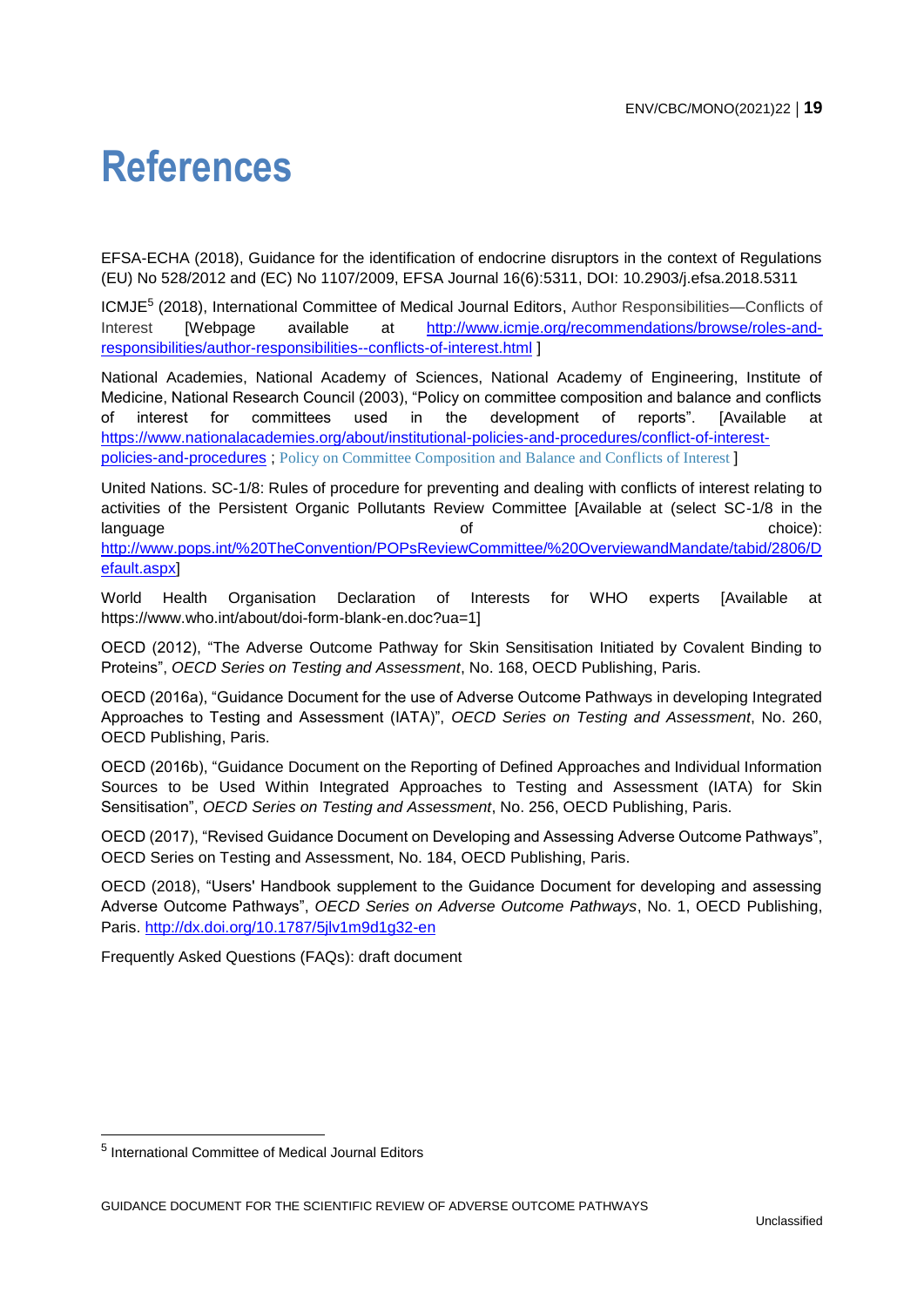### <span id="page-19-0"></span>**Annex 1: Example of a template for the development of an AOP scientific review report**

| Foreword                                                                                                                                                                                                                                                                                                                                                 | 6                                      |
|----------------------------------------------------------------------------------------------------------------------------------------------------------------------------------------------------------------------------------------------------------------------------------------------------------------------------------------------------------|----------------------------------------|
| <b>Abbreviations</b>                                                                                                                                                                                                                                                                                                                                     | 7                                      |
| 1. Background: The OECD AOP Development Programme<br>1.1. Objectives of the AOP Development Programme<br>1.2. Development of AOPs under the OECD AOP Development Programme<br>The role of the Extended Advisory Group for Molecular Screening and Toxicogenomics<br>The various steps and interlinkages between the parties involved in AOP development  | 8<br>8<br>8<br>9<br>10                 |
| 2. Pre-requisite for the AOP scientific review                                                                                                                                                                                                                                                                                                           | 11                                     |
| 3. The AOP Scientific review<br>3.1. The management of the review: Review organiser and review manager<br>3.2. Conflict of interest<br>3.3. Call for reviewers and recruitment of candidate reviewers<br>3.4. Selection of reviewers from the pool of candidate reviewers<br>3.5. The review process<br>3.6. Public information related to the reviewers | 12<br>13<br>14<br>14<br>15<br>16<br>17 |
| 4. Subsequent AOP endorsement by OECD                                                                                                                                                                                                                                                                                                                    | 17                                     |
| <b>References</b>                                                                                                                                                                                                                                                                                                                                        | 19                                     |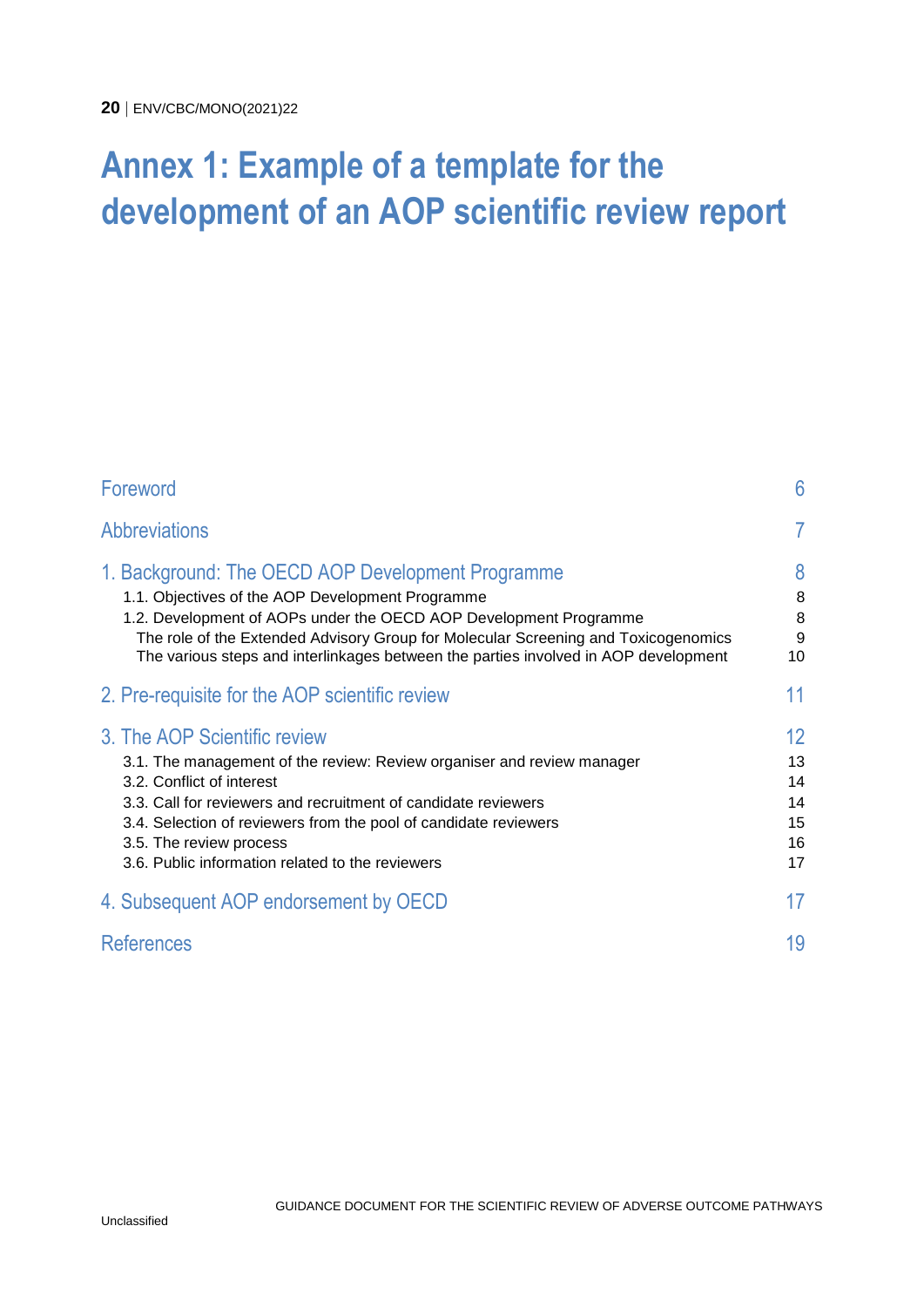### <span id="page-20-0"></span>**Annex 2: Declaration of interest**

#### **Conflict of Interest Questionnaire<sup>6</sup> :**

The following questionnaire is intended to ensure that individuals who organise, manage, or participate in the scientific review of an adverse outcome pathway (AOP) are not compromised by any significant conflict of interest. Conflict of interest means any financial or other interest (including intellectual property) that conflicts with the participation of an individual in particular decisions and evaluation of the scientific content of an AOP because that interest could 1) impair the individual's objectivity or 2) create an unfair competitive advantage for any person or organisation.

Conflict of interest applies to the individual's personal interests, as well as to the interests of others with whom the individual has substantial common financial interests if these interests are relevant to the functions to be performed (e.g., consider individual's employer, business partners, spouse and other family members, etc). Consider also the interests for whom one is acting in a fiduciary or similar capacity (e.g., officer or director of a corporation, serving as a trustee).

The intent of the following questionnaire is to determine and eliminate certain potentially compromising situations from occurring, protecting the OECD and/or other institutions, individuals (organiser, manager, or reviewer), and the public interest.

A copy of the declaration should be retained that can be disclosed should questions of a conflict arise.

1. Information:

- 1. Date:
- 2. Given Name:
- 3. Surname:
- 4. Role in review (organiser, manager, reviewer):
- 5. AOP number:
- 6. AOP title:
- 2. Affiliations: please list your organisational affiliations (relevant business relationships and relevant remunerated or volunteer non-business relationships).

<sup>6</sup> THIS COI QUESTIONNAIRE WAS DEVELOPED BASED ON THE INTERNATIONAL COMMITTEE OF MEDICAL JOURNAL EDITORS (ICMJE) COI CHECKLIST [\(HTTP://WWW.ICMJE.ORG/CONFLICTS-OF-](http://www.icmje.org/conflicts-of-interest/)[INTEREST/\)](http://www.icmje.org/conflicts-of-interest/) AND THE UNITED NATIONS PERSISTENT ORGANIC POLLUTANTS REVIEW COMMITTEE RULES AND PROCEDURES [FOR PREVENTING AND DEALING WITH CONFLICTS OF](http://www.pops.int/%20TheConvention/POPsReviewCommittee/%20OverviewandMandate/tabid/2806/Default.aspx)  INTEREST RELATING TO [ACTIVITIES OF THE PERSISTENT ORGANIC POLLUTANTS REVIEW](http://www.pops.int/%20TheConvention/POPsReviewCommittee/%20OverviewandMandate/tabid/2806/Default.aspx)  [COMMITTEE.](http://www.pops.int/%20TheConvention/POPsReviewCommittee/%20OverviewandMandate/tabid/2806/Default.aspx).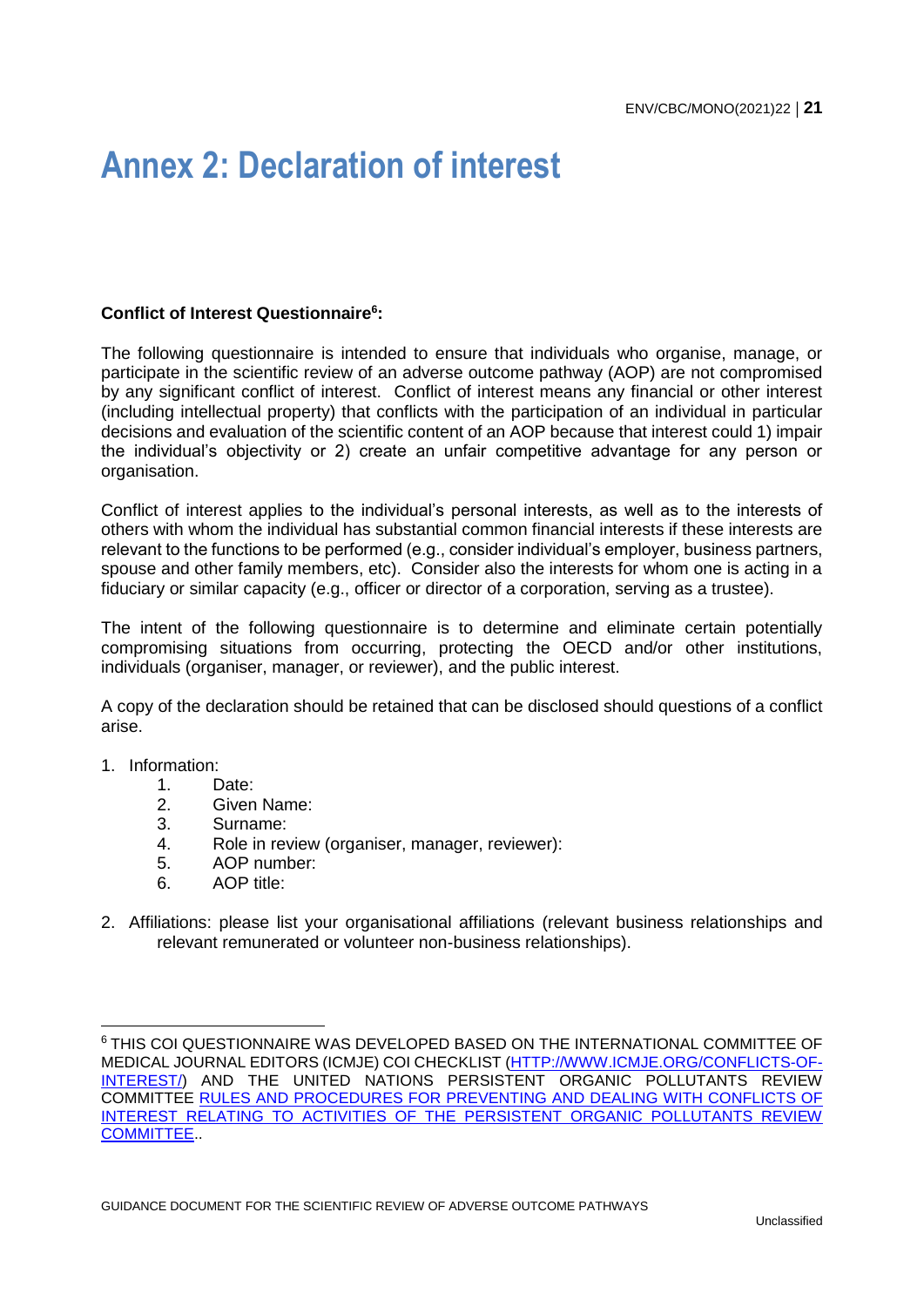- 3. Direct links to the AOP under consideration for scientific review: these questions are about links that existed at any time to the AOP under consideration including the stages of initial conception and planning to the present.
	- 1. Did you or your institution at any time receive payment or services from a third party (government, commercial, private foundation, etc) for any aspect of the AOP under review (including but not limited to grants, data monitoring board, study design, AOP preparation/drafting, statistical analysis, etc.)? If yes, please list funders.
	- 2. Did you or your institution at any time directly fund or provide services (whether for free or for payment) for any aspect of the AOP under review (including but not limited to grants, data monitoring board, study design, AOP preparation/drafting, statistical analysis, etc.)? If yes, please explain.
	- 3. For a) and b) above, please list:
		- 1. Name of entity
		- 2. Type of funding (grant, personal fees, non-financial support, other)
		- 3. Provide any relevant comments
	- 4. If you have nothing to report, please state "Neither I nor any institution with which I am affiliated have received direct financial payment, financial or otherwise for work directly related to the development of the AOP under consideration for scientific review"
- 4. Relevant financial activities outside the AOP considered for scientific review: This section asks about financial interests outside of this AOP that could be perceived to influence, or give appearance of potentially influencing the scientific review, organisation, or management of the review of the AOP under review. All sources of revenue paid (or promised to be paid) directly to you or your institution on your behalf over the 36 months prior to review of the AOP under consideration (including all monies from sources with relevance to the specific AOP under review). Also list interactions with the AOP's sponsor that are outside the submitted AOP. If unsure, you must disclose the relationship for review. For grants received related to the content of this AOP, you should disclose support from entities that could be impacted financially by publishing the AOP under review or that could reasonably be perceived to be affected financially by publishing the AOP under review. This section would include any conflicts of interest identified during current or previous employment by a government agency (e.g. national conflicts of interest restrictions that may be applicable to service in connection to this activity, is this project sponsored by your current government agency or other employer or sponsor?).
	- 1. Indicate whether you have financial relationships (regardless of the amount of compensation) with entities described above. List each entity you have had a relationship with in the last 36 months prior to this review process.
		- 1. Name of entity
		- 2. Type of funding (grant, personal fees, non-financial support, other)
		- 3. Provide any relevant comments
	- 2. If you have no financial activities outside of the AOP being considered for scientific review, please state "I have had no relevant financial relationships in the last 36 months outside the AOP being considered for scientific review"
- 5. Intellectual property patents and copyright. Do you or your institution have any patents, whether planned, pending, or issued, that are relevant to this AOP?
	- 1. If yes, please list and describe.
	- 2. If no, please state, "I have no patents, planned, pending or issued that are relevant to the AOP to be reviewed"